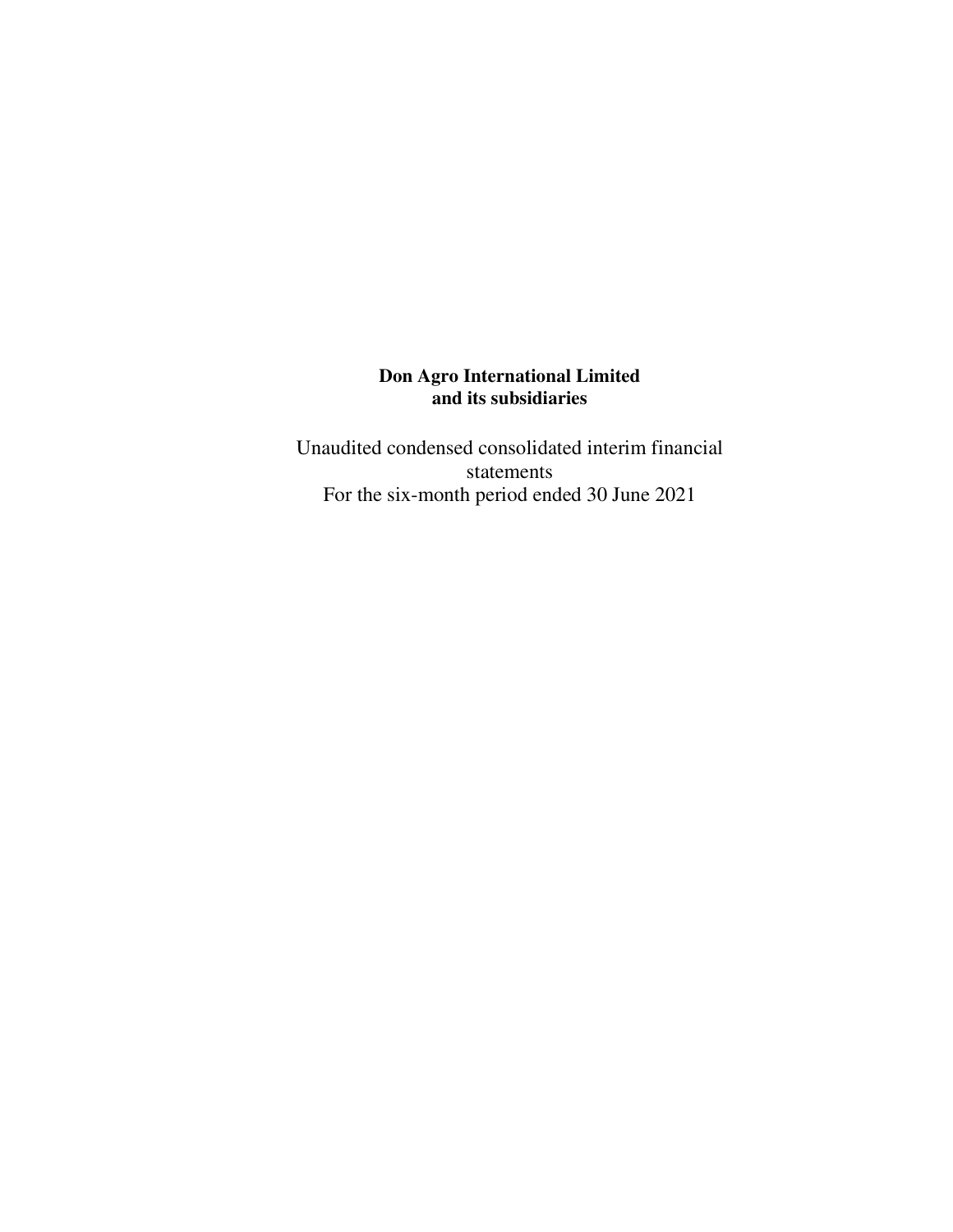*Don Agro International Limited and its subsidiaries Unaudited condensed consolidated interim statements of financial position As at 30 June 2021* 

|                                      |             |                            | Group                                              | Company         |                 |
|--------------------------------------|-------------|----------------------------|----------------------------------------------------|-----------------|-----------------|
|                                      | <b>Note</b> | 30 June<br>2021<br>S\$'000 | 31 December 30 June 31 December<br>2020<br>S\$'000 | 2021<br>S\$'000 | 2020<br>S\$'000 |
| <b>Assets</b>                        |             |                            |                                                    |                 |                 |
| Property, plant and equipment        | 6           | 13,915                     | 12,770                                             |                 |                 |
| <b>Biological</b> assets             | 7           | 5,997                      | 7,807                                              |                 |                 |
| Right-of-use assets                  | 21          | 4,712                      | 4,820                                              |                 |                 |
| Investment in subsidiaries           |             |                            |                                                    | 14,009          | 14,009          |
| Goodwill                             |             | 475                        | 462                                                |                 |                 |
| Other non-current assets             |             | 32                         | 24                                                 |                 |                 |
| <b>Non-current assets</b>            |             | 25,131                     | 25,883                                             | 14,009          | 14,009          |
|                                      |             |                            |                                                    |                 |                 |
| <b>Biological</b> assets             | 7           | 24,174                     | 7,444                                              |                 |                 |
| Current tax assets                   |             | 10                         | 13                                                 |                 |                 |
| Inventories                          | 8           | 5,759                      | 9,879                                              |                 |                 |
| Investments                          | 9           |                            | 4,246                                              |                 |                 |
| Trade and other receivables          | 10          | 1,738                      | 3,173                                              | 6,079           | 4,326           |
| Cash and cash equivalents            | 11          | 6,254                      | 9,992                                              | 1,223           | 3,713           |
| <b>Current assets</b>                |             | 37,935                     | 34,747                                             | 7,302           | 8,039           |
| <b>Total assets</b>                  |             | 63,066                     | 60,630                                             | 21,311          | 22,048          |
|                                      |             |                            |                                                    |                 |                 |
| <b>Equity</b>                        |             |                            |                                                    |                 |                 |
| Share capital                        | 12          | 40,667                     | 40,667                                             | 40,911          | 40,911          |
| Capital reserves                     |             | (10, 450)                  | (10, 450)                                          | (21,270)        | (21,270)        |
| Foreign currency translation reserve |             | (6,349)                    | (7, 496)                                           |                 |                 |
| Accumulated profits                  |             | 23,668                     | 20,646                                             | 1,285           | 1,718           |
| Equity attributable to owners of the |             |                            |                                                    |                 |                 |
| Company                              |             | 47,536                     | 43,367                                             | 20,926          | 21,359          |
| Non-controlling interests            |             | 38                         | 32                                                 |                 |                 |
| <b>Total equity</b>                  |             | 47,574                     | 43,399                                             | 20,926          | 21,359          |
|                                      |             |                            |                                                    |                 |                 |
| <b>Liabilities</b>                   |             |                            |                                                    |                 |                 |
| Loans and borrowings                 | 13          | 1,015                      | 1,061                                              |                 |                 |
| Lease liabilities                    | 21          | 5,043                      | 4,530                                              |                 |                 |
| Trade and other payables             | 14          |                            |                                                    | 70              | 70              |
| Deferred income                      |             | 304                        | 336                                                |                 |                 |
| <b>Non-current liabilities</b>       |             | 6,362                      | 5,927                                              | $70\,$          | $70\,$          |
|                                      |             |                            |                                                    |                 |                 |
| Loans and borrowings                 | 13          | 5,352                      | 6,085                                              |                 |                 |
| Lease liabilities                    | 21          | 692                        | 652                                                |                 |                 |
| Current tax liabilities              |             | 341                        | 238                                                |                 |                 |
| Trade and other payables             | 14          | 2,091                      | 3,520                                              | 315             | 619             |
| Deferred income                      |             | 110                        | 109                                                |                 | —               |
| Provisions                           | 15          | 544                        | 700                                                |                 |                 |
| <b>Current liabilities</b>           |             | 9,130                      | 11,304                                             | 315             | 619             |
| <b>Total liabilities</b>             |             |                            |                                                    |                 |                 |
|                                      |             | 15,492                     | 17,231                                             | 385             | 689             |
| <b>Total equity and liabilities</b>  |             | 63,066                     | 60,630                                             | 21,311          | 22,048          |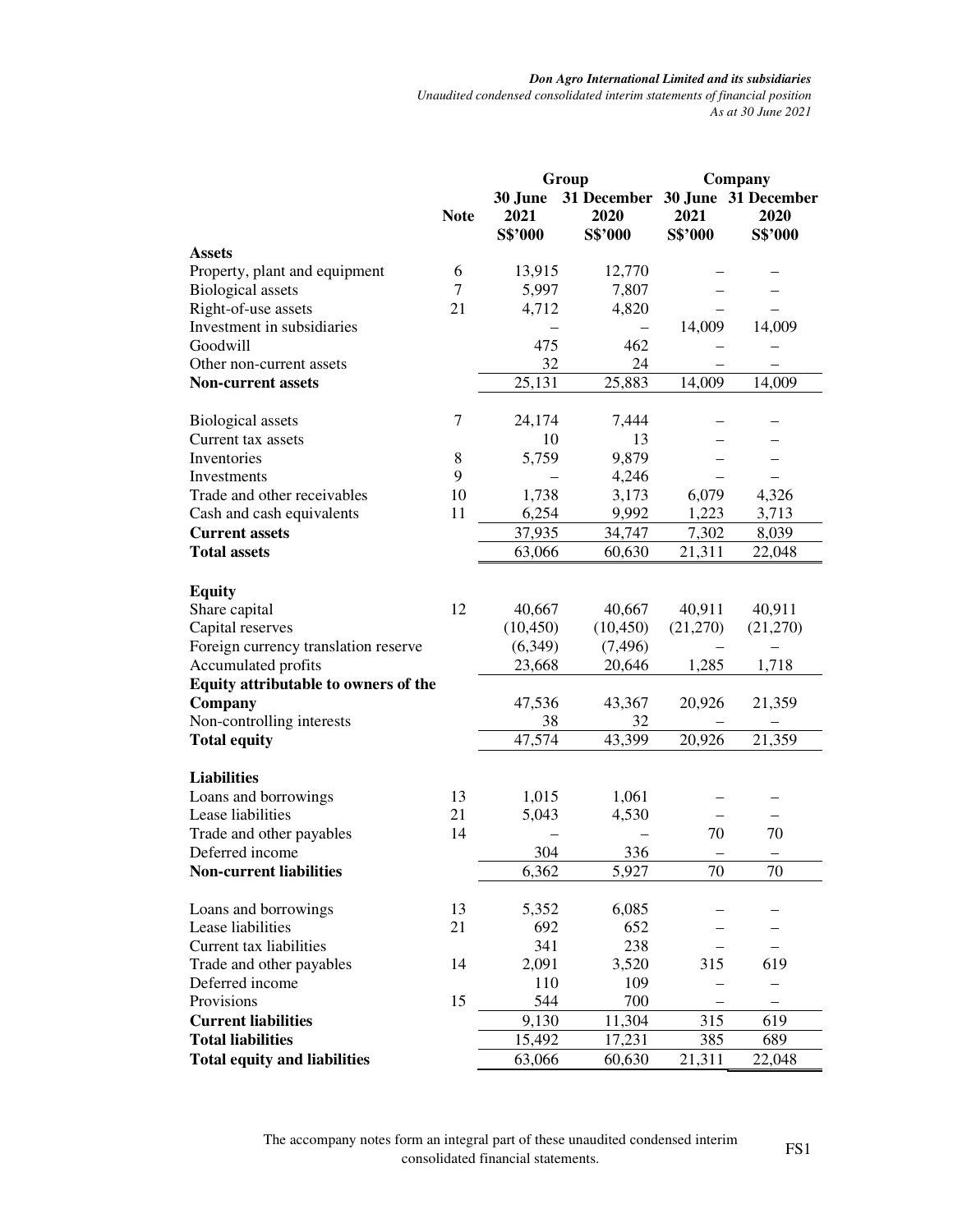*Unaudited condensed consolidated interim statement of profit or loss and other comprehensive income For the six-months period ended 30 June 2021* 

|                                                                                 |             | For the six-month period<br>ended 30 June |                 |  |
|---------------------------------------------------------------------------------|-------------|-------------------------------------------|-----------------|--|
|                                                                                 | <b>Note</b> | 2021<br>S\$'000                           | 2020<br>S\$'000 |  |
| Revenue                                                                         | 16          | 9,427                                     | 6,916           |  |
| Cost of sales                                                                   | 17          | (8,087)                                   | (5,137)         |  |
| Gain from change in fair value of biological assets<br>and agricultural produce | 7           | 4,910                                     | 5,470           |  |
| <b>Gross profit</b>                                                             |             | 6,250                                     | 7,249           |  |
|                                                                                 |             |                                           |                 |  |
| Administrative expenses                                                         |             | (1,405)                                   | (1,317)         |  |
| Other operating income/expense, net                                             |             | 272<br>5,117                              | (1,364)         |  |
| <b>Results from operating activities</b>                                        |             |                                           | 4,568           |  |
| Finance income                                                                  |             | 255                                       | 211             |  |
| Finance costs                                                                   |             | (446)                                     | (358)           |  |
| <b>Net finance costs</b>                                                        |             | (191)                                     | (147)           |  |
| Profit before tax                                                               |             | 4,926                                     | 4,421           |  |
| Tax expense                                                                     | 19          | (159)                                     | (20)            |  |
| Profit for the period                                                           |             | 4,767                                     | 4,401           |  |
| Profit attributable to:                                                         |             |                                           |                 |  |
| Owners of the Company                                                           |             | 4,761                                     | 4,398           |  |
| Non-controlling interests                                                       |             | 6                                         |                 |  |
| Profit for the period                                                           |             | 4,767                                     | 4,401           |  |
| Other comprehensive income                                                      |             |                                           |                 |  |
| Items that are or may be reclassified subsequently to                           |             |                                           |                 |  |
| profit or loss:<br>Foreign currency translation differences arising from        |             |                                           |                 |  |
| functional and presentation currency                                            |             | 1,147                                     | (3,520)         |  |
| Other comprehensive income for the period, net of tax                           |             | 1,147                                     | (3,520)         |  |
| Total comprehensive income for the period                                       |             | 5,914                                     | 881             |  |
|                                                                                 |             |                                           |                 |  |
| Total comprehensive income attributable to:                                     |             |                                           |                 |  |
| Owners of the Company<br>Non-controlling interests                              |             | 5,908<br>6                                | 878<br>3        |  |
| Total comprehensive income for the period                                       |             | 5,914                                     | 881             |  |
|                                                                                 |             |                                           |                 |  |
| <b>Earnings per share</b>                                                       |             |                                           |                 |  |
| Basic and diluted earnings per share (cents)                                    | 20          | 3.17                                      | 3.03            |  |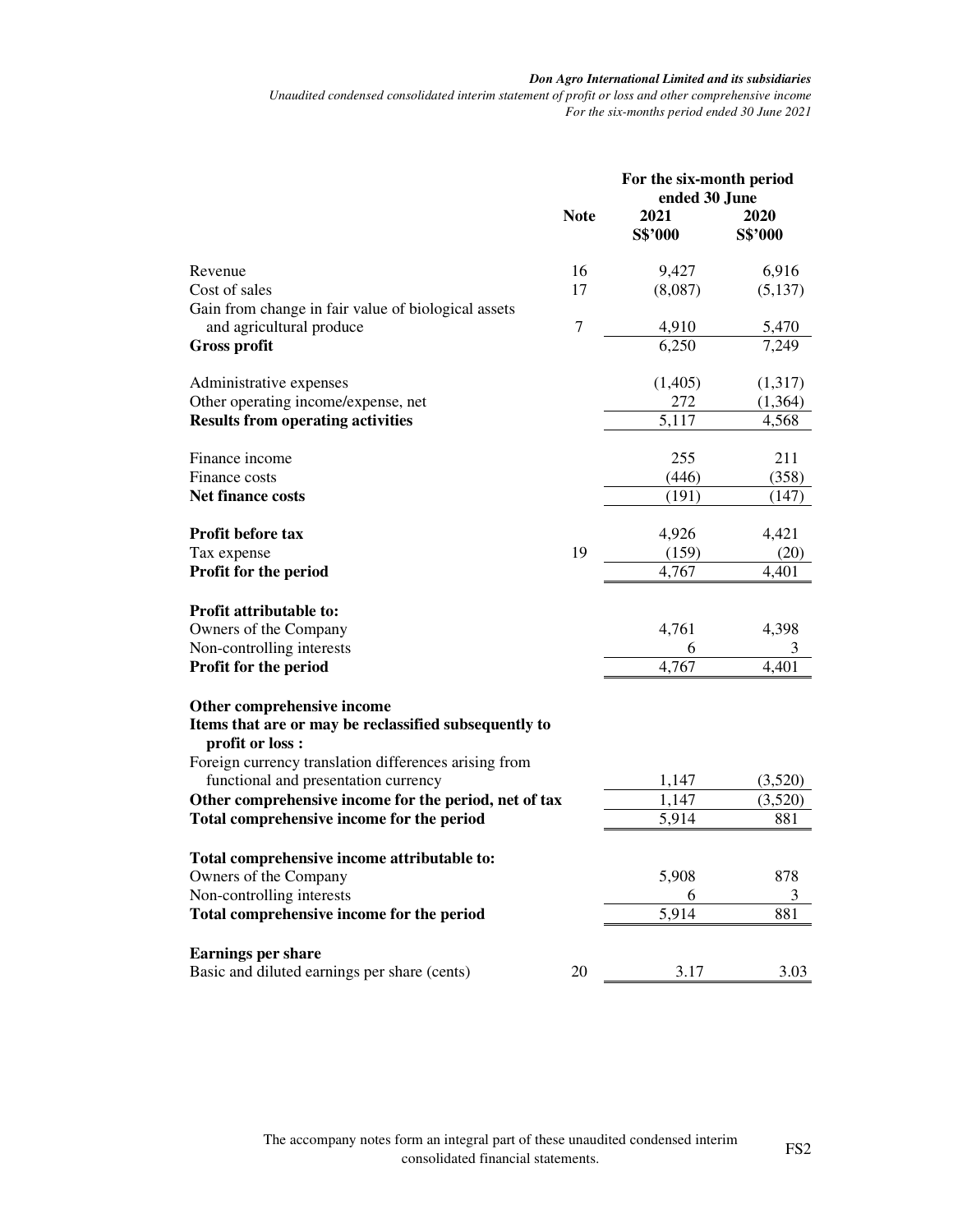*Unaudited condensed consolidated interim statements of changes in equity For the six-month period ended 30 June 2021* 

|                                                                                                                       | <b>Attributable to owners of the Company (Group)</b> |                                    |                                |                                                          |                                          |                         |                                                    |                                   |
|-----------------------------------------------------------------------------------------------------------------------|------------------------------------------------------|------------------------------------|--------------------------------|----------------------------------------------------------|------------------------------------------|-------------------------|----------------------------------------------------|-----------------------------------|
|                                                                                                                       | <b>Note</b>                                          | <b>Share</b><br>capital<br>S\$'000 | Capital<br>reserves<br>S\$'000 | Foreign<br>currency<br>translation<br>reserve<br>S\$'000 | <b>Accumulated</b><br>profits<br>S\$'000 | <b>Total</b><br>S\$'000 | Non-<br>controlling<br><i>interests</i><br>S\$'000 | <b>Total</b><br>equity<br>S\$'000 |
| At 1 January 2021                                                                                                     |                                                      | 40,667                             | (10, 450)                      | (7, 496)                                                 | 20,646                                   | 43,367                  | 32                                                 | 43,399                            |
| Total comprehensive income for the<br>period                                                                          |                                                      |                                    |                                |                                                          |                                          |                         |                                                    |                                   |
| Profit for the period                                                                                                 |                                                      |                                    |                                | $\overline{\phantom{0}}$                                 | 4,761                                    | 4,761                   | 6                                                  | 4,767                             |
| Other comprehensive income<br>Foreign currency translation differences                                                |                                                      |                                    | $\overline{\phantom{0}}$       | 1,147                                                    |                                          | 1,147                   | $\overline{\phantom{0}}$                           | 1,147                             |
| Total comprehensive income for the<br>period                                                                          |                                                      |                                    | $\qquad \qquad -$              | 1,147                                                    | 4,761                                    | 5,908                   | 6                                                  | 5,914                             |
| <b>Transactions with owners, recorded</b><br>directly in equity<br>Dividends<br><b>Total transactions with owners</b> | 12                                                   |                                    |                                | $\qquad \qquad -$                                        | (1,739)<br>(1,739)                       | (1,739)<br>(1,739)      | $\overline{\phantom{0}}$                           | (1,739)<br>(1,739)                |
| At 30 June 2021                                                                                                       |                                                      | 40,667                             | (10, 450)                      | (6, 349)                                                 | 23,668                                   | 47,536                  | 38                                                 | 47,574                            |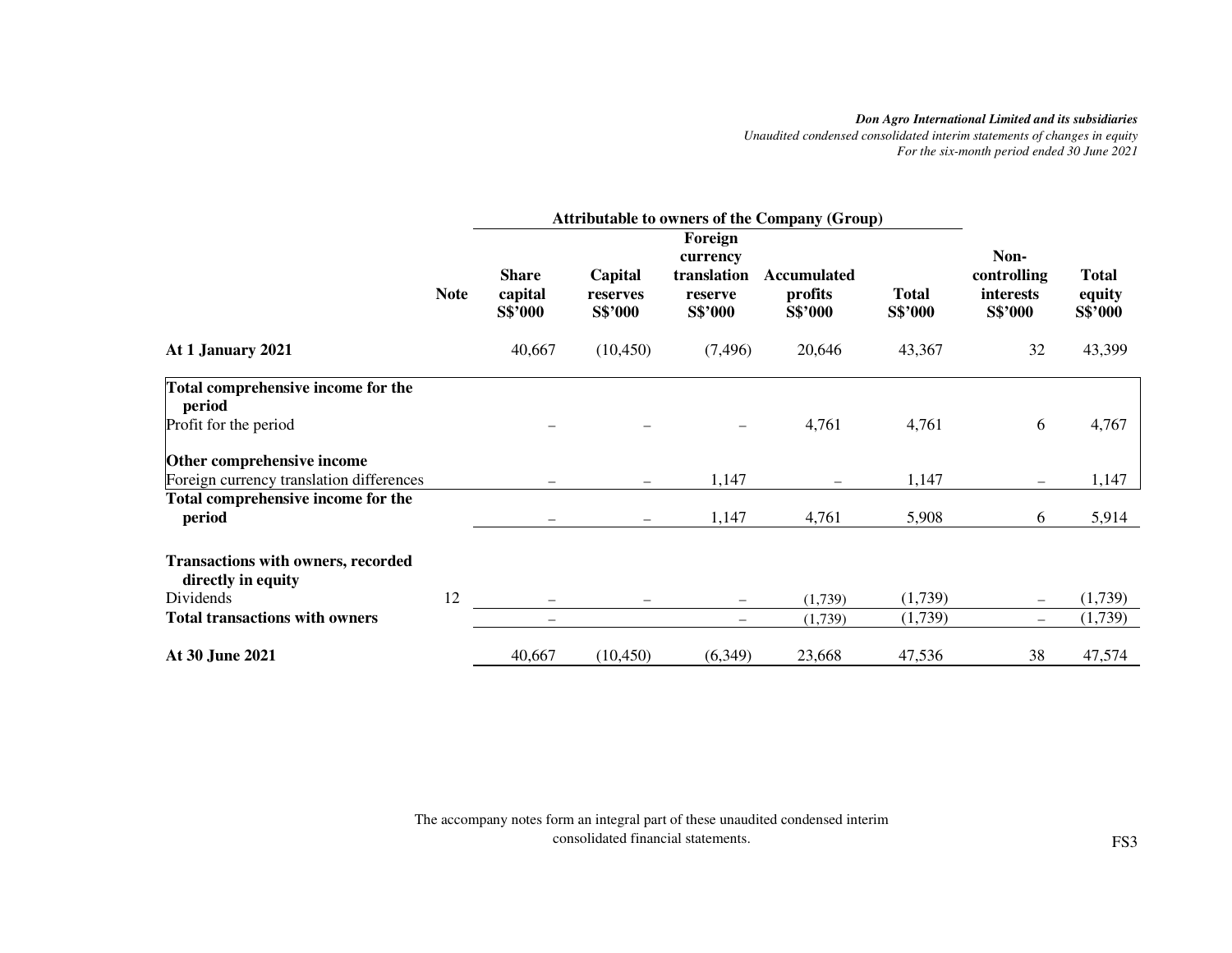*Unaudited condensed consolidated interim statements of changes in equity For the six-month period ended 30 June 2021* 

|                                                                 |             | <b>Attributable to owners of the Company (Group)</b> |                                |                                   |                                   |                         |                                     |                                   |
|-----------------------------------------------------------------|-------------|------------------------------------------------------|--------------------------------|-----------------------------------|-----------------------------------|-------------------------|-------------------------------------|-----------------------------------|
|                                                                 |             |                                                      |                                | Foreign                           |                                   |                         |                                     |                                   |
|                                                                 |             |                                                      |                                | currency                          |                                   |                         | Non-                                |                                   |
|                                                                 | <b>Note</b> | <b>Share</b><br>capital<br>S\$'000                   | Capital<br>reserves<br>S\$'000 | translation<br>reserve<br>S\$'000 | Accumulated<br>profits<br>S\$'000 | <b>Total</b><br>S\$'000 | controlling<br>interests<br>S\$'000 | <b>Total</b><br>equity<br>S\$'000 |
| At 1 January 2020                                               |             | 35,741                                               | (10, 450)                      | (826)                             | 12,992                            | 37,457                  | 32                                  | 37,489                            |
| Total comprehensive income for the<br>period                    |             |                                                      |                                |                                   |                                   |                         |                                     |                                   |
| Profit for the period                                           |             |                                                      |                                |                                   | 4,398                             | 4,398                   | 3                                   | 4,401                             |
| Other comprehensive income                                      |             |                                                      |                                |                                   |                                   |                         |                                     |                                   |
| Foreign currency translation differences                        |             |                                                      | $\overline{\phantom{0}}$       | (3,520)                           |                                   | (3,520)                 | $\overline{\phantom{m}}$            | (3,520)                           |
| Total comprehensive income for the                              |             |                                                      |                                |                                   |                                   |                         |                                     |                                   |
| period                                                          |             |                                                      |                                | (3,520)                           | 4,398                             | 878                     | 3                                   | 881                               |
| <b>Transactions with owners, recorded</b><br>directly in equity |             |                                                      |                                |                                   |                                   |                         |                                     |                                   |
| Dividends                                                       | 12          |                                                      |                                |                                   | (1,040)                           | (1,040)                 | $\overline{\phantom{0}}$            | (1,040)                           |
| Shares issued to PPCF                                           |             | 500                                                  |                                |                                   |                                   | 500                     |                                     | 500                               |
| Placement shares issued                                         |             | 5,060                                                |                                |                                   |                                   | 5,060                   |                                     | 5,060                             |
| Offset of listing expenses                                      |             | (647)                                                | $\overline{\phantom{0}}$       | $\qquad \qquad$                   | $\qquad \qquad -$                 | (647)                   | $\overline{\phantom{0}}$            | (647)                             |
| <b>Total transactions with owners</b>                           |             | 4,913                                                |                                | $\equiv$                          | (1,040)                           | 3,873                   | $\equiv$                            | 3,873                             |
| At 30 June 2020                                                 |             | 40,654                                               | (10, 450)                      | (4,346)                           | 16,350                            | 42,208                  | 35                                  | 42,243                            |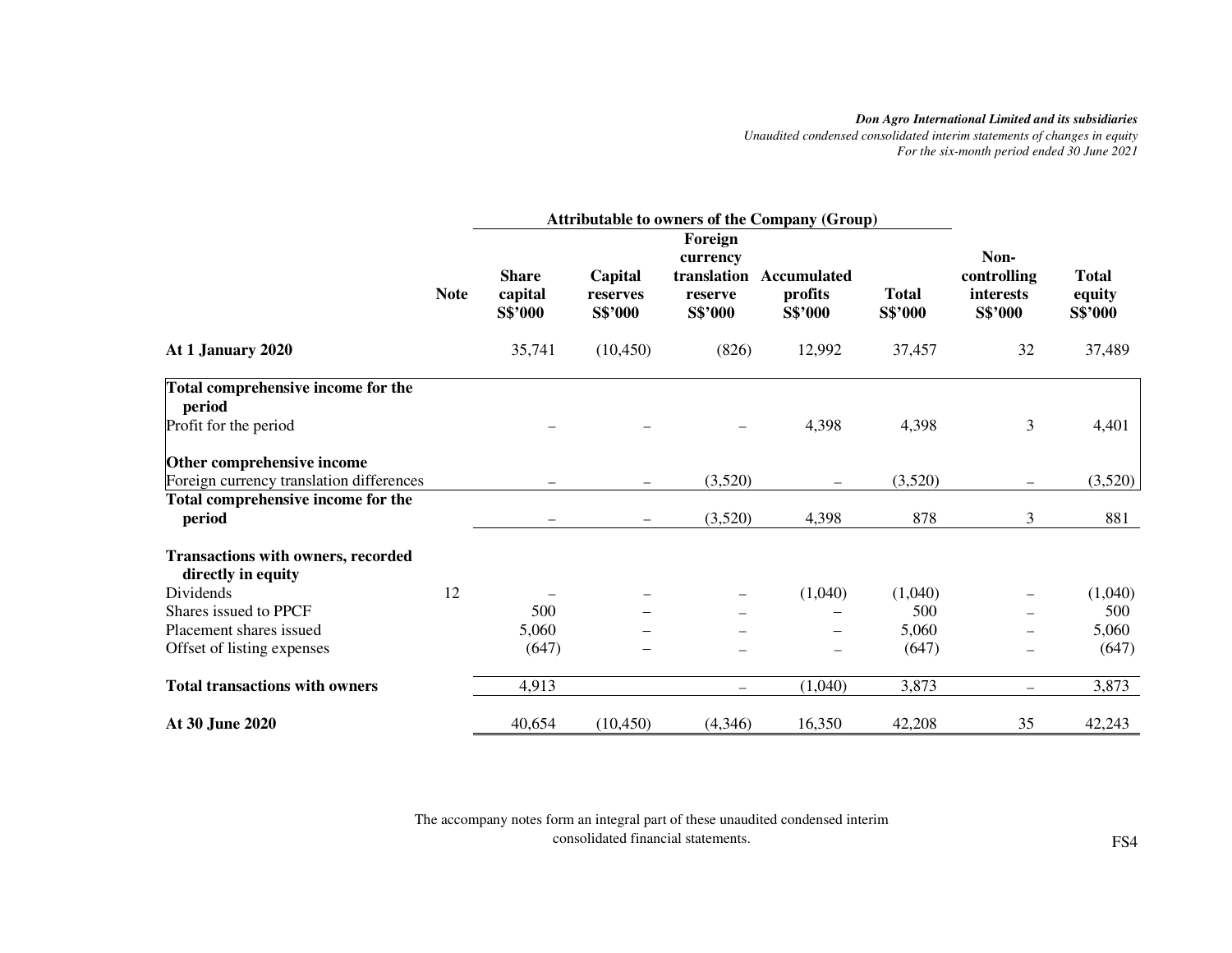*Unaudited condensed consolidated interim statements of changes in equity For the six-month period ended 30 June 2021* 

|                                                          | <b>Note</b> | <b>Attributable to owners of the Company (Company)</b> |                                |                                          |                                   |
|----------------------------------------------------------|-------------|--------------------------------------------------------|--------------------------------|------------------------------------------|-----------------------------------|
|                                                          |             | <b>Share</b><br>capital<br>S\$'000                     | Capital<br>reserves<br>S\$'000 | <b>Accumulated</b><br>profits<br>S\$'000 | <b>Total</b><br>equity<br>S\$'000 |
| At 1 January 2021                                        |             | 40,911                                                 | (21,270)                       | 1,718                                    | 21,359                            |
| Total comprehensive income for the period                |             |                                                        |                                |                                          |                                   |
| Profit for the period                                    |             |                                                        |                                | 1,306                                    | 1,306                             |
| Total comprehensive income for the period                |             |                                                        |                                | 1,306                                    | 1,306                             |
| Transactions with owners, recorded directly in<br>equity |             |                                                        |                                |                                          |                                   |
| Dividends                                                | 12          |                                                        |                                | (1,739)                                  | (1,739)                           |
| <b>Total transactions with owners</b>                    |             |                                                        |                                | (1,739)                                  | (1,739)                           |
| At 30 June 2021                                          |             | 40,911                                                 | (21,270)                       | 1,285                                    | 20,926                            |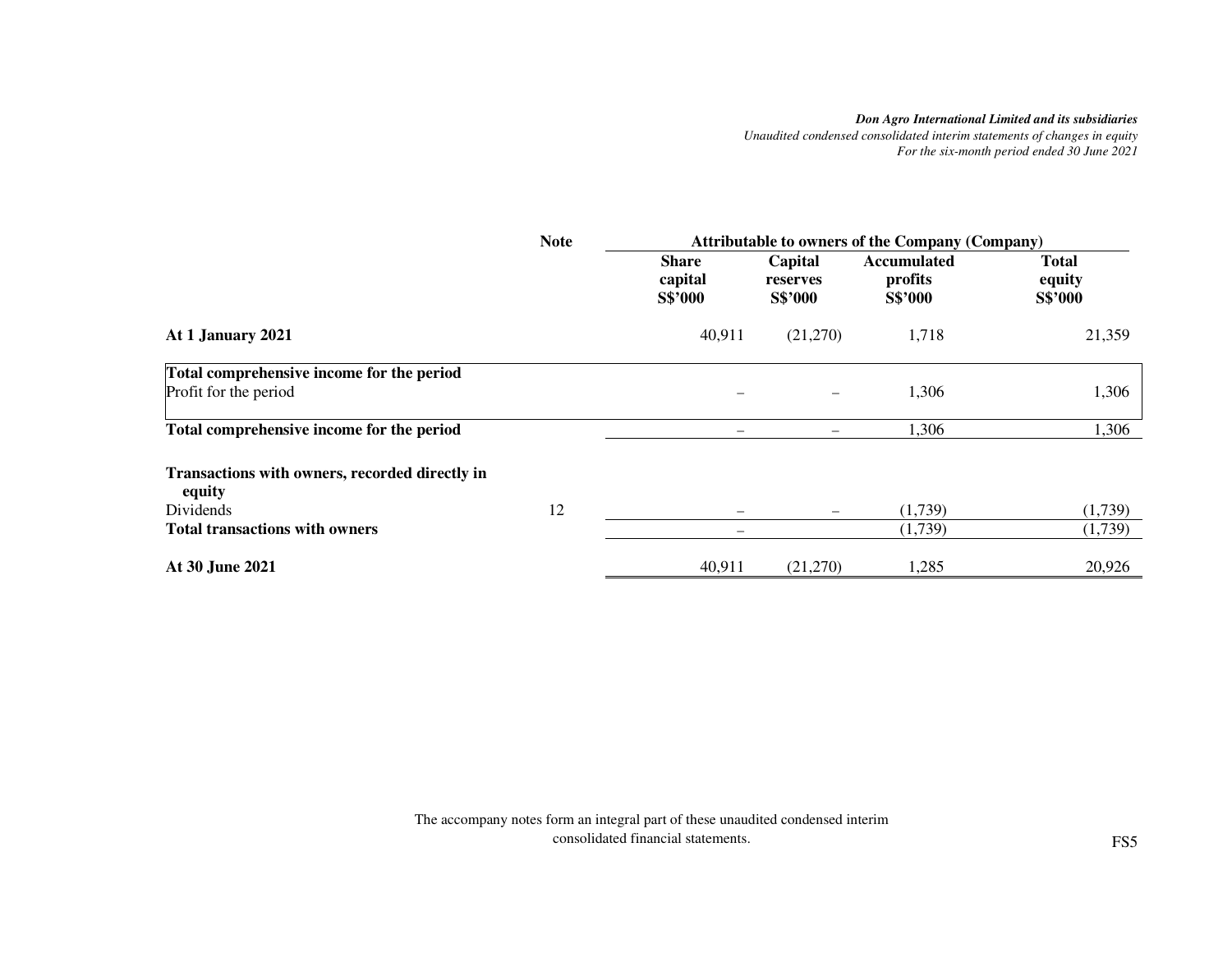*Unaudited condensed consolidated interim statements of changes in equity For the six-month period ended 30 June 2021* 

|                                                       |             | <b>Attributable to owners of the Company (Company)</b> |                |                                                               |                                   |  |
|-------------------------------------------------------|-------------|--------------------------------------------------------|----------------|---------------------------------------------------------------|-----------------------------------|--|
|                                                       | <b>Note</b> | <b>Share</b><br>capital<br>S\$'000                     | <b>S\$'000</b> | <b>Capital reserves Accumulated profits</b><br><b>S\$'000</b> | <b>Total</b><br>equity<br>S\$'000 |  |
| At 1 January 2020                                     |             | 35,741                                                 | (21,270)       | 962                                                           | 15,433                            |  |
| Total comprehensive income for the period             |             |                                                        |                |                                                               |                                   |  |
| Loss for the period                                   |             |                                                        |                | (1,451)                                                       | (1,451)                           |  |
| Total comprehensive income for the period             |             |                                                        |                | (1,451)                                                       | (1,451)                           |  |
| Transactions with owners, recorded directly in equity |             |                                                        |                |                                                               |                                   |  |
| Dividends                                             | 12          |                                                        |                | (1,040)                                                       | (1,040)                           |  |
| Shares issued to PPCF                                 |             | 500                                                    |                |                                                               | 500                               |  |
| Placement shares issued                               |             | 5,060                                                  |                |                                                               | 5,060                             |  |
| Offset of listing expenses                            |             | (390)                                                  |                |                                                               | (390)                             |  |
| <b>Total transactions with owners</b>                 |             | 5,170                                                  |                | (1,040)                                                       | 4,130                             |  |
| At 30 June 2020                                       |             | 40,911                                                 | (21,270)       | (1,529)                                                       | 18,112                            |  |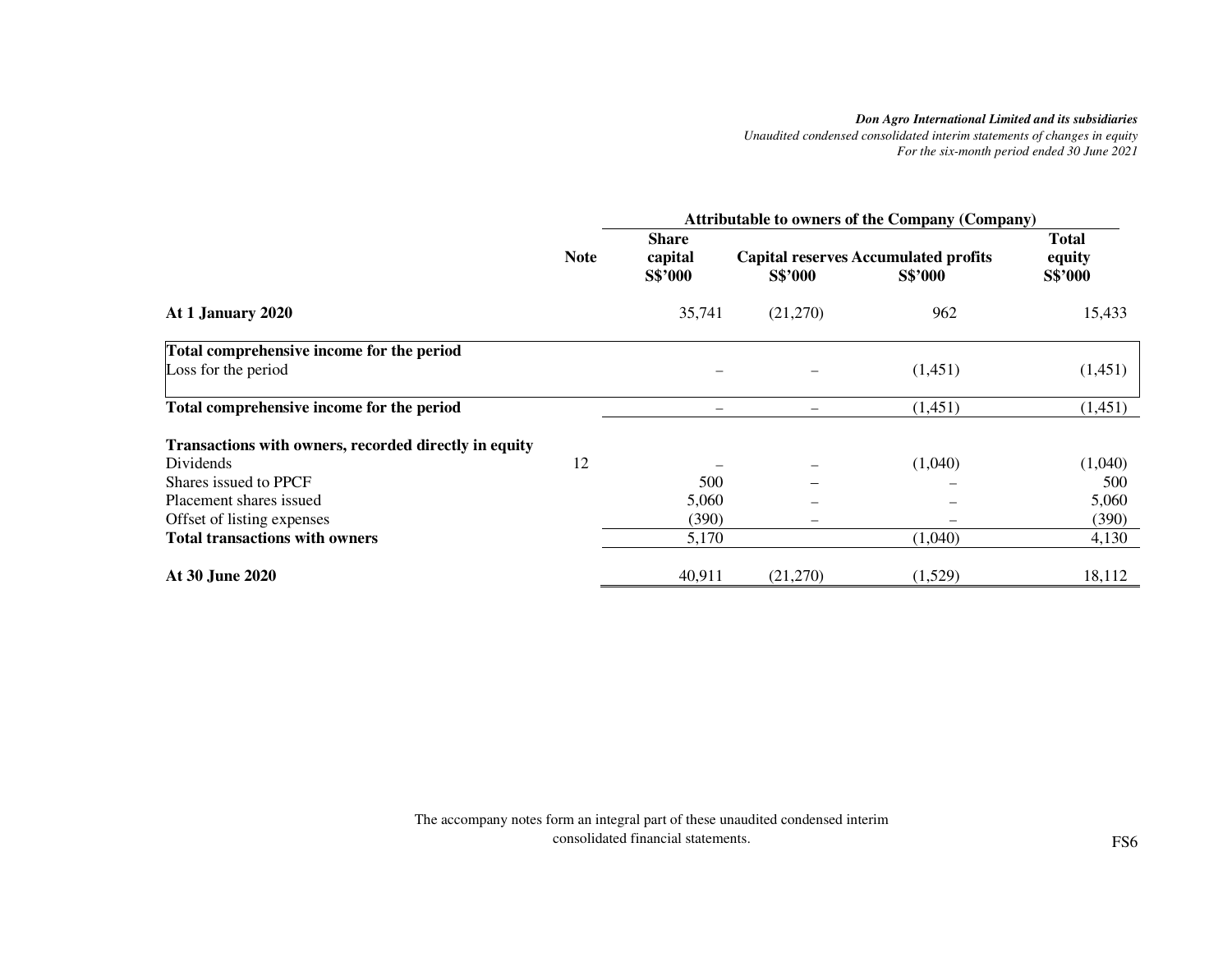*Unaudited condensed consolidated interim statements of cash flows For the six-month period ended 30 June 2021* 

|                                                                                          | For the six-month period<br>ended 30 June |                 |
|------------------------------------------------------------------------------------------|-------------------------------------------|-----------------|
|                                                                                          | 2021<br><b>S\$'000</b>                    | 2020<br>S\$'000 |
| <b>Cash flows from operating activities</b>                                              |                                           |                 |
| Profit for the period                                                                    | 4,767                                     | 4,401           |
| Adjustments for:                                                                         |                                           |                 |
| Depreciation of property, plant and equipment and                                        |                                           |                 |
| right-of-use assets                                                                      | 1,247                                     | 1,052           |
| Gain on disposal of property, plant and equipment                                        | (125)                                     | (2)             |
| Finance income                                                                           | (255)                                     | (211)           |
| Finance costs                                                                            | 446                                       | 358             |
| Tax expense                                                                              | 159                                       | 20              |
| Gain from change in fair value of biological assets and                                  |                                           |                 |
| agricultural produce                                                                     | (4,910)                                   | (5,470)         |
| Revaluation of sold biological assets recognised in cost                                 |                                           |                 |
| of sales                                                                                 | 1,583                                     | 223             |
| Foreseeable loss on other inventories reversed                                           |                                           | (49)            |
| Allowance for foreseeable losses on inventories                                          | 306                                       | 33              |
|                                                                                          | 3,218                                     | 355             |
| <b>Changes in:</b><br>Trade and other receivables                                        | 1,485                                     | (137)           |
| Inventories                                                                              | 2,397                                     | 1,391           |
| <b>Biological</b> assets                                                                 | (9,168)                                   | (9,004)         |
| Trade and other payables and provisions                                                  | (952)                                     | 838             |
| Deferred income                                                                          | (43)                                      | 3               |
|                                                                                          |                                           |                 |
| Cash used in operations                                                                  | (3,063)                                   | (6, 554)        |
| Taxes paid                                                                               | (63)                                      | (116)           |
| Net cash used in operating activities                                                    | (3,126)                                   | (6,670)         |
|                                                                                          |                                           |                 |
| <b>Cash flows from investing activities</b><br>Purchase of property, plant and equipment | (1,697)                                   | (1,462)         |
| Proceeds from sale of property, plant and equipment                                      | 191                                       | 2               |
| Deposits placed                                                                          |                                           | (795)           |
| Deposits returned                                                                        | 4,252                                     | 2,900           |
| Interest received                                                                        | 246                                       | 205             |
| Acquisition of subsidiary, net of cash acquired                                          | (981)                                     |                 |
| Net cash from investing activities                                                       | 2,011                                     | 850             |
|                                                                                          |                                           |                 |
| <b>Cash flows from financing activities</b>                                              |                                           |                 |
| Proceeds from borrowings                                                                 | 2,635                                     | 4,672           |
| Repayment of borrowings                                                                  | (3,595)                                   | (1,791)         |
| Proceeds from placement shares issued                                                    |                                           | 5,060           |
| Interest paid                                                                            | (154)                                     | (110)           |
| Dividends paid                                                                           | (1,652)                                   |                 |
| Net cash(used) in / from financing activities                                            | (2,766)                                   | 7,831           |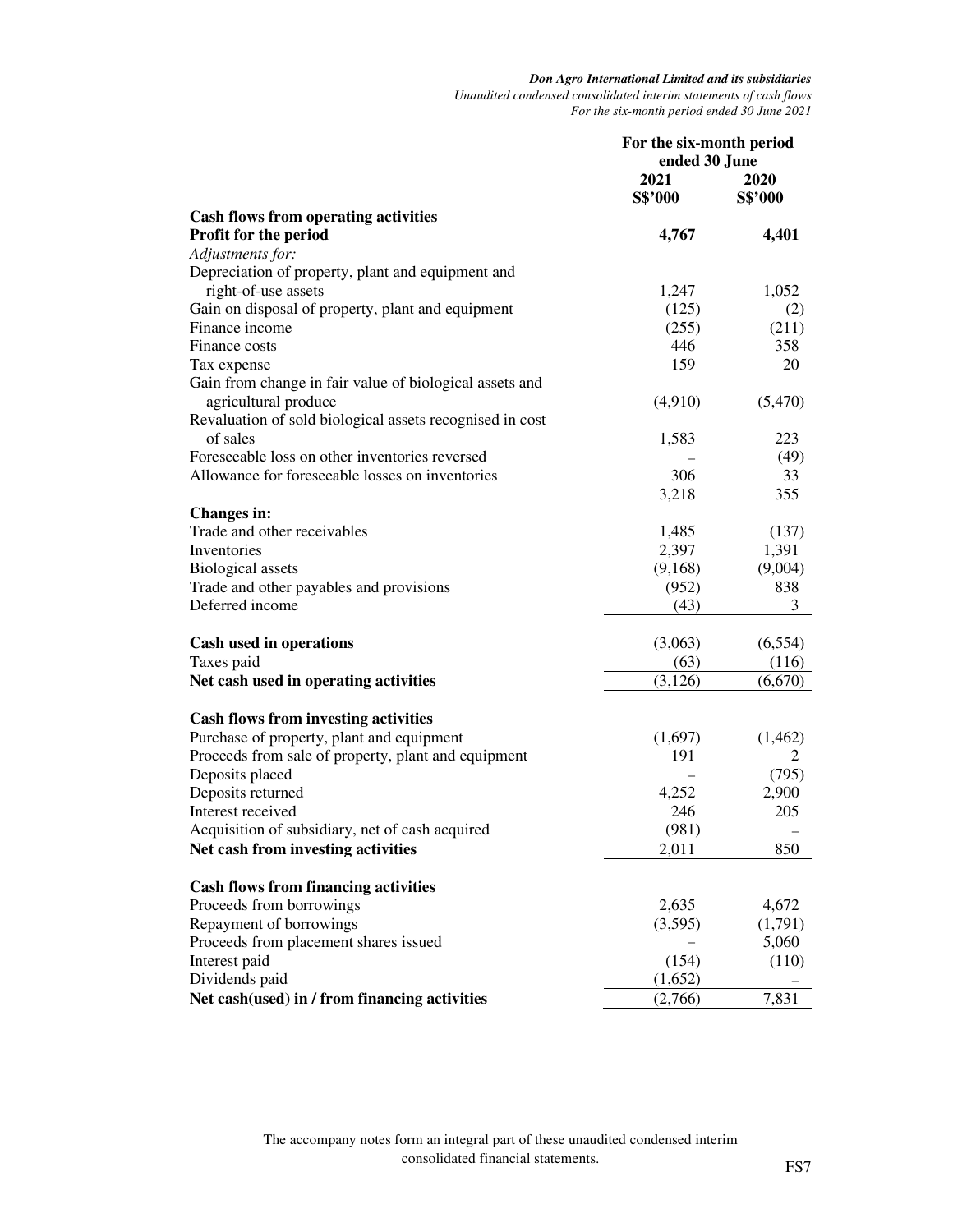*Don Agro International Limited and its subsidiaries Unaudited condensed consolidated interim statements of cash flows For the six-month period ended 30 June 2021* 

|                                                          | For the six-month period ended<br>30 June |                 |  |
|----------------------------------------------------------|-------------------------------------------|-----------------|--|
|                                                          | 2021<br>S\$'000                           | 2020<br>S\$'000 |  |
| Net (decrease)/ increase in cash and cash<br>equivalents | (3,881)                                   | 2,011           |  |
| Cash and cash equivalents at 1 January                   | 9,992                                     | 4,646           |  |
| Effect of exchange rate fluctuations on cash held        | 143                                       | (398)           |  |
| Cash and cash equivalents at 30 June                     | 6.254                                     | 6,259           |  |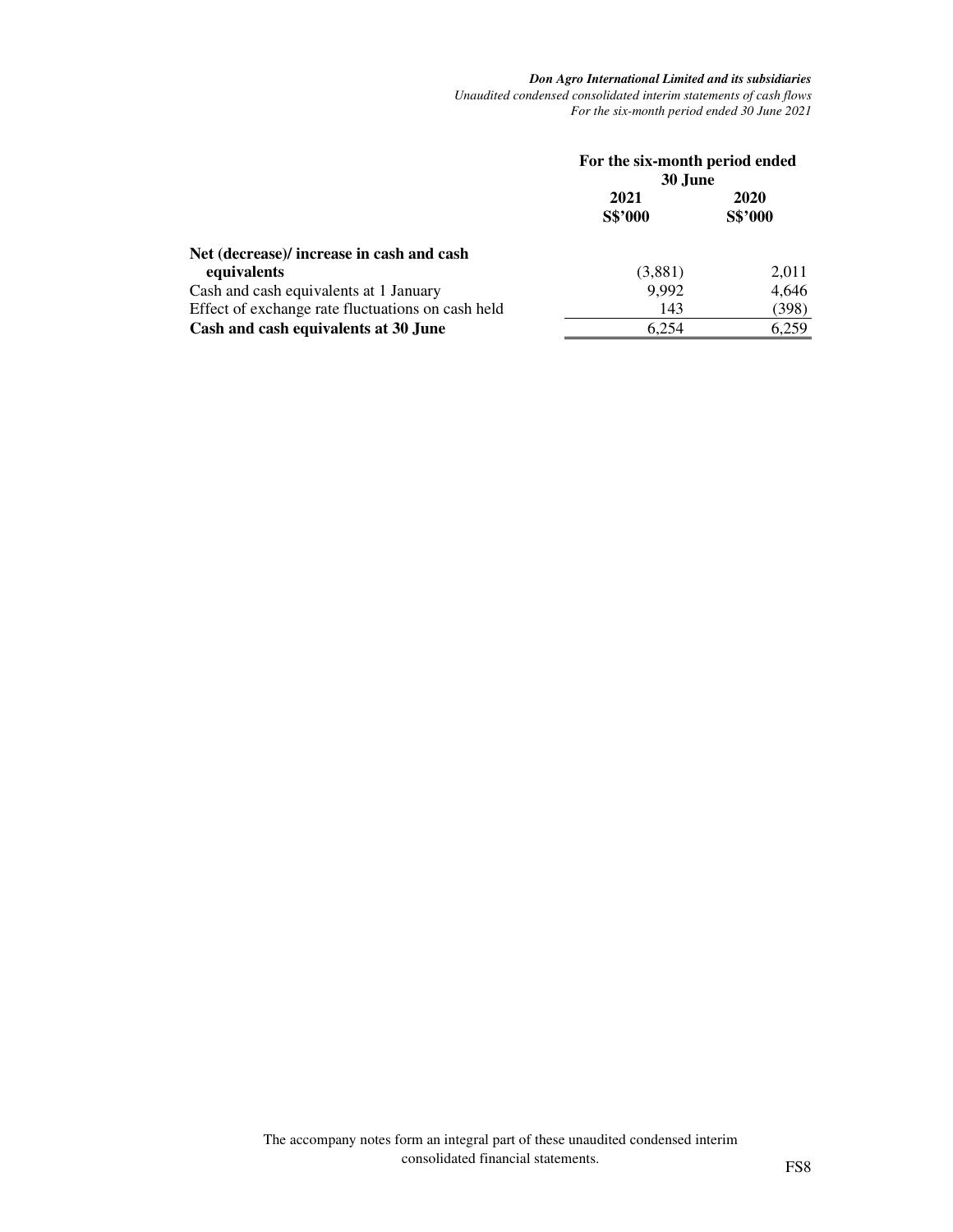# **Notes to the unaudited condensed consolidated interim financial statements**

These notes form an integral part of the unaudited condensed consolidated interim financial statements.

# **1. Reporting entity**

### 1.1 The Company

The Company was incorporated as Don Agro International Private Limited on 16 October 2018 and is domiciled in the Republic of Singapore. The Company was a private company limited by shares with an issued and paid-up share capital of \$100 comprising 100 shares of which 6% and 94% are held by Mr Marat Devlet-Kildeyev and Mr Evgeny Tugolukov, respectively. On 4 February 2020, the Company was converted into a public company limited by shares and changed its name to Don Agro International Limited. The Company's registered address is 10 Collyer Quay, #10-01, Ocean Financial Centre, Singapore 049315.

The financial statements of the Group as at and for the six-month period ended 30 June 2021 comprise the Company and its subsidiaries (together referred to as the "Group" and individually as "Group entities") and the Group's interest in equity accounted investees.

The Company was listed on the Catalist Board of Singapore Exchange Securities Trading Limited on 14 February 2020.

The Group's principal business activity is growing, processing and distribution of agricultural and dairy products, mainly grain and milk at farms located in the Rostov Region. The Group's products are sold in the Russian Federation.

# **2. Basis of preparation**

These unaudited condensed interim consolidated financial statements have been prepared in accordance with Singapore Financial Reporting Standards (International) ("SFRS(I)") I-34 *Interim Financial Reporting,* and should be read in conjunction with the last issued audited consolidated financial statements of the Group as at and for the years ended 31 December 2020. They do not include all of the information required for a complete set of SFRS(I) financial statements. However, selected explanatory notes are included to explain the events and transactions that are significant to understanding of the changes in the Group's financial position and performance since the last issued audited consolidated financial statements.

These consolidated financial statements are presented in Singapore dollars ("S\$"). The functional currency of the Company is the Russian rouble ("RUB"). Assets and liabilities are translated from RUB functional currency to S\$ at rates of exchange ruling at the respective reporting date. All equity items are translated at historical rates. The result for the respective years are translated using the average rate. Resultant exchange differences are recognised directly in equity, in the foreign currency translation reserve. All financial information presented in S\$ has been rounded to nearest thousand, unless otherwise stated.

These unaudited condensed consolidated interim financial statements were authorised for issue by the Company's board of directors on 13 August 2021.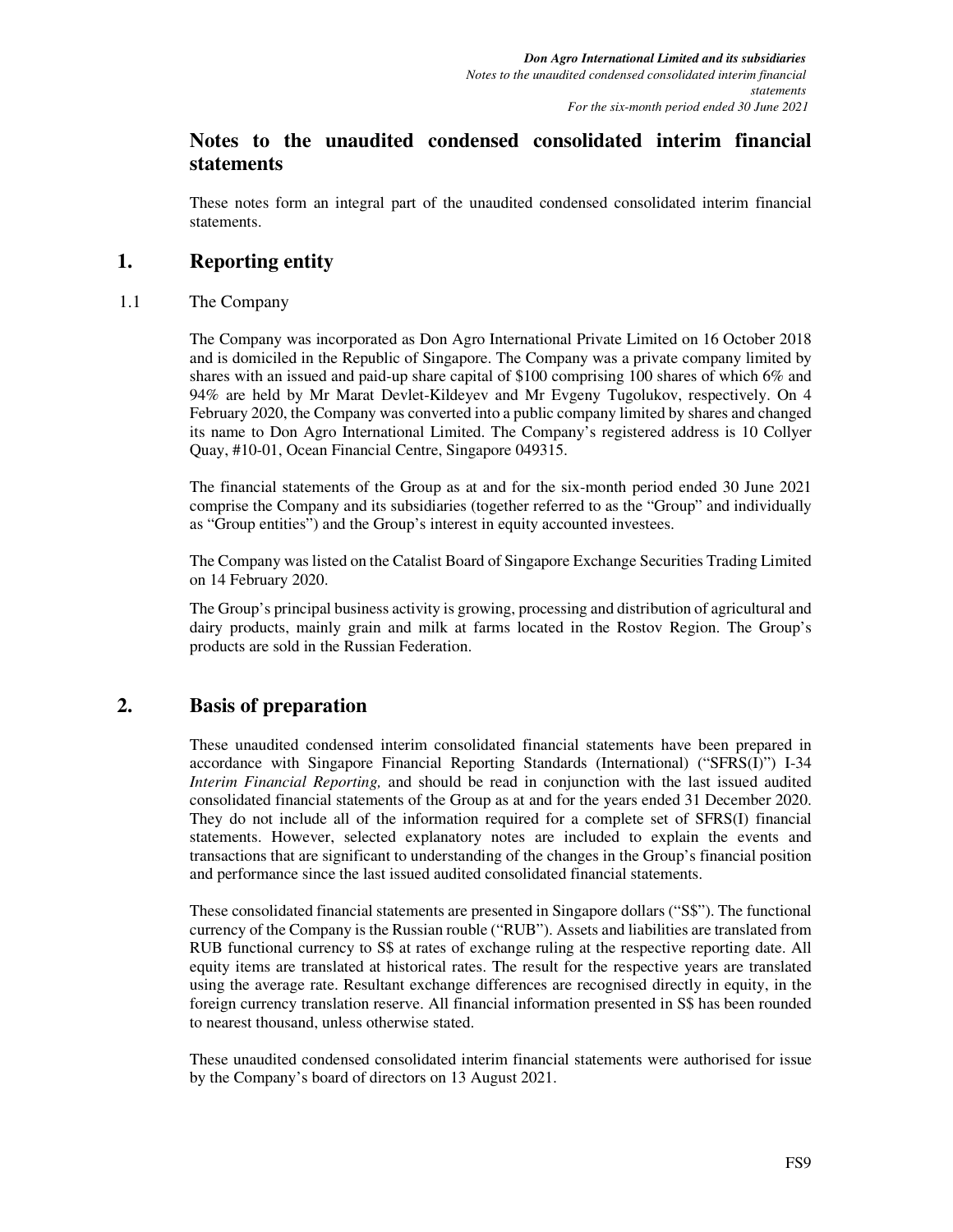# **3. Use of judgements and estimates**

In preparing the unaudited interim consolidated financial statements, management has made judgements, estimates and assumptions that affect the application of the Group's accounting policies and the reported amounts of assets, liabilities, income and expenses. Actual results may differ from these estimates.

The significant judgements made by management in applying the Group's accounting policies and the key sources of estimation uncertainty were the same as those described in the last issued audited consolidated financial statements.

Estimates and underlying assumptions are reviewed on an ongoing basis. Revisions to estimates are recognised prospectively.

#### *Assumptions and estimation uncertainties*

Information about assumptions and estimation uncertainties that have significant risk of resulting in a material adjustment to the carrying amounts of assets and liabilities within the six-month period ended 30 June 2021 is included in note 7 – determining the fair value of biological assets and agricultural produce on the basis of significant unobservable inputs.

#### *Measurement of fair values*

A number of the Group's accounting policies and disclosures require the measurement of fair values, for both financial and non-financial assets and liabilities.

The Group has an established control framework with respect to the measurement of fair value. This includes a finance team that has overall responsibility for all significant fair value measurements, including Level 3 fair values, and report directly to the Chief Financial Officer.

The finance team regularly reviews significant unobservable inputs and valuation adjustments. If third party information, such as source documents, is used to measure values, then the valuation team assesses and documents the evidence obtained from the third parties to support the conclusion that these valuations meet the requirement of SFRS(I), including the level in fair value hierarchy in which the valuations should be classified.

Significant valuation issues are reported to the Board of directors.

When measuring the fair value of an asset or a liability, the Group uses observable market data as far as possible. Fair values are categorised into different levels in a fair value hierarchy based on the inputs used in the valuation techniques as follows:

- *Level 1* : quoted prices (unadjusted) in active markets for identical assets or liabilities.
- *Level* 2 : inputs other than quoted prices included in Level 1 that are observable for the asset or liability, either directly (i.e. as prices) or indirectly (i.e. derived from prices).
- *Level 3* : inputs for the asset or liability that are not based on observable market data (unobservable inputs).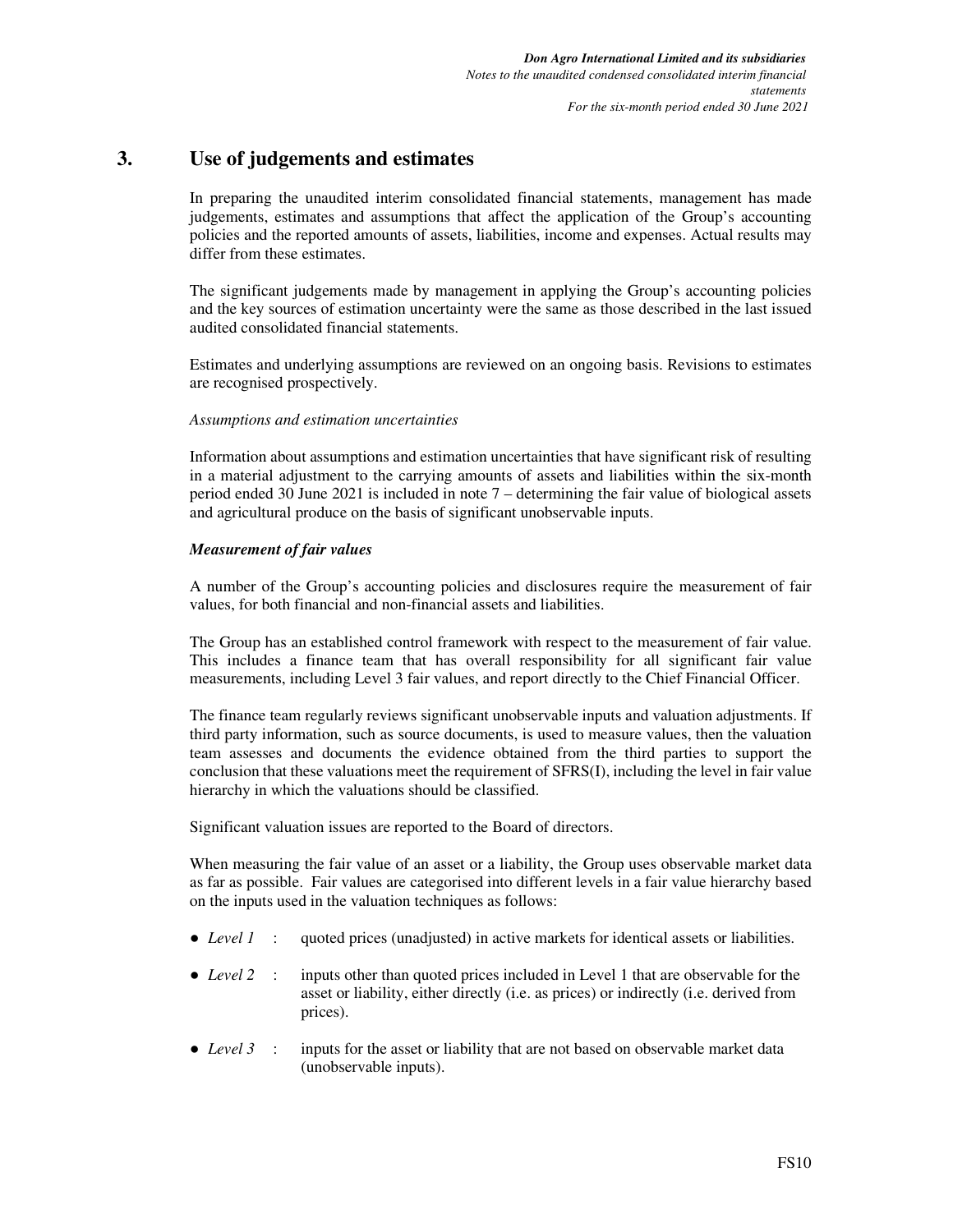If the inputs used to measure the fair value of an asset or a liability fall into different levels of the fair value hierarchy, then the fair value measurement is categorised in its entirety in the same level of the fair value hierarchy as the lowest level input that is significant to the entire measurement (with Level 3 being the lowest).

The Group recognises transfers between levels of the fair value hierarchy as of the end of the reporting period during which the change has occurred.

Further information about the assumptions made in measuring fair values is included in note 7 – biological assets.

# **4. Changes in significant accounting policies**

The accounting policies applied in these unaudited condensed interim consolidated financial statements are the same as those applied in the Group's consolidated financial statements as at and for the year ended 31 December 2020.

A number of amendments to Standards have become applicable for the current reporting period. The Group did not have to change its accounting policies or make retrospective adjustments as a result of adopting those standards.

## **5. Seasonality of operations**

The Group's crops segment is subject to seasonal fluctuations due to the different cultivation period for each type of crops. In particular, winter wheat are cultivated between October and August, while other corps such as sunflower and corn are cultivated between April and October.

The Group attempts to minimise the seasonal impact by managing inventories to meet demand during this period. However, this segment typically has lower revenues and results for the first half of the year. Revenue for the crop segment for the six months period ended 30 June 2021 amounted to S\$5,971,000 (siх months period ended 30 June 2020: S\$2,886,000). Fluctuations of results are minimized by measuring the biological assets as at 30 June at fair value less estimated point-of-sale costs at the time of harvesting.

## **6. Property, plant and equipment**

#### **Acquistions and disposals**

During the six-month period ended 30 June 2021, the Group acquired property, plant and equipment with a cost of S\$1,690,000 (the year ended 31 December 2020: S\$4,072,000).

Assets were disposed during the six-month period ended 30 June 2021 with carrying amount of S\$66,000 (the year ended 31 December 2020: carrying amount of S\$366,000), resulted in a gain of S\$125,000 (the year ended 31 December 2020: loss of S\$60,000).

#### **Depreciation**

During the six-month period ended 30 June 2021, the Group's depreciation charge amounted to S\$870,000 (six-month period ended 30 June 2020: S\$748,000).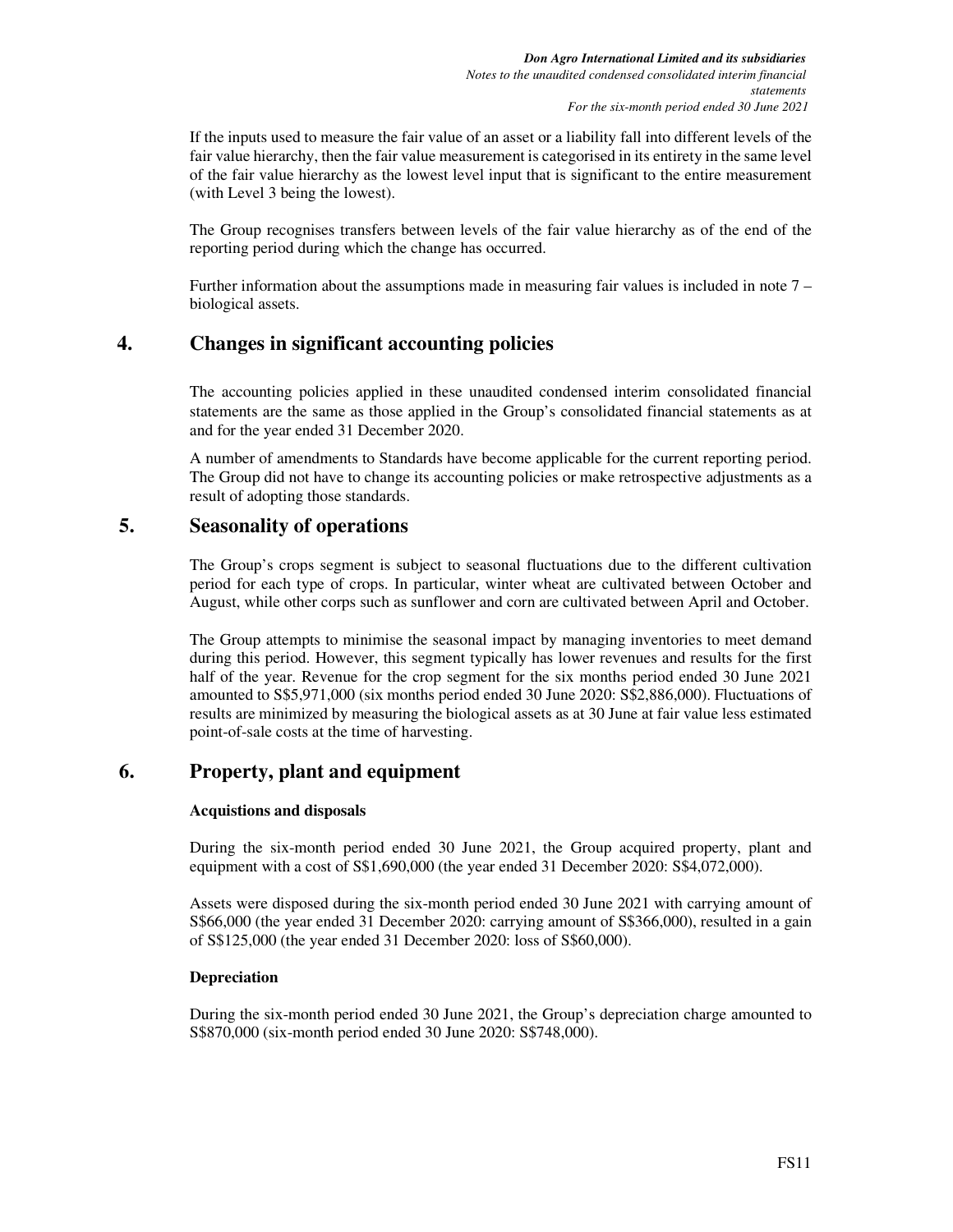## **7. Biological assets**

|                   | 30 June<br>2021<br>S\$'000 | 31 December<br>2020<br>S\$'000 |
|-------------------|----------------------------|--------------------------------|
| Livestock         | 5,732                      | 7,503                          |
| Permanent grass   | 265                        | 304                            |
| Non-current       | 5,997                      | 7,807                          |
| $Current - crops$ | 24,174                     | 7,444                          |
|                   | 30,171                     | 15,251                         |
|                   |                            |                                |

#### *Biological assets – crops*

During the six-month period ended 30 June 2021, the Group cultivated winter wheat, sunflower, corn and other crops.

The unharvested crops are represented by the following types.

|              | 30 June<br>2021<br>S\$'000 | 31 December<br>2020<br>S\$'000 |
|--------------|----------------------------|--------------------------------|
| Winter wheat | 15,823                     | 7,444                          |
| Sunflower    | 7,158                      |                                |
| Corn         | 1,193                      |                                |
|              | 24,174                     | .444                           |

During the six-month period ended 30 June 2021, the cost incurred on growing crops was S\$7,450,000 (the year ended 31 December 2020: S\$14,907,000). The gain arising from changes in fair value less estimated cost to sell due to price changes was  $$\$7,372,000$  (six-month period ended 30 June 2020: gain of S\$5,332,000).

#### *Biological assets - permanent grass*

During the six-month period ended 30 June 2021, the cost incurred on growing permanent grass was S\$444,000 (year ended 31 December 2020: S\$540,000).

Permanent grass was stated at cost less accumulated depreciation and accumulated impairment losses as the fair value cannot be measured reliably. The cultivation of permanent grass was for internal consumption and has neither comparable nor observable market prices.

#### *Biological assets - livestock*

During the six-month period ended 30 June 2021, the cost incurred on breeding livestocks was S\$4,481,000 (the year ended 31 December 2020: S\$8,104,000). The loss arising from changes in fair value less estimated cost to sell due to price changes was  $$\$2,462,000$  (six-month period ended 30 June 2020: gain of S\$138,000).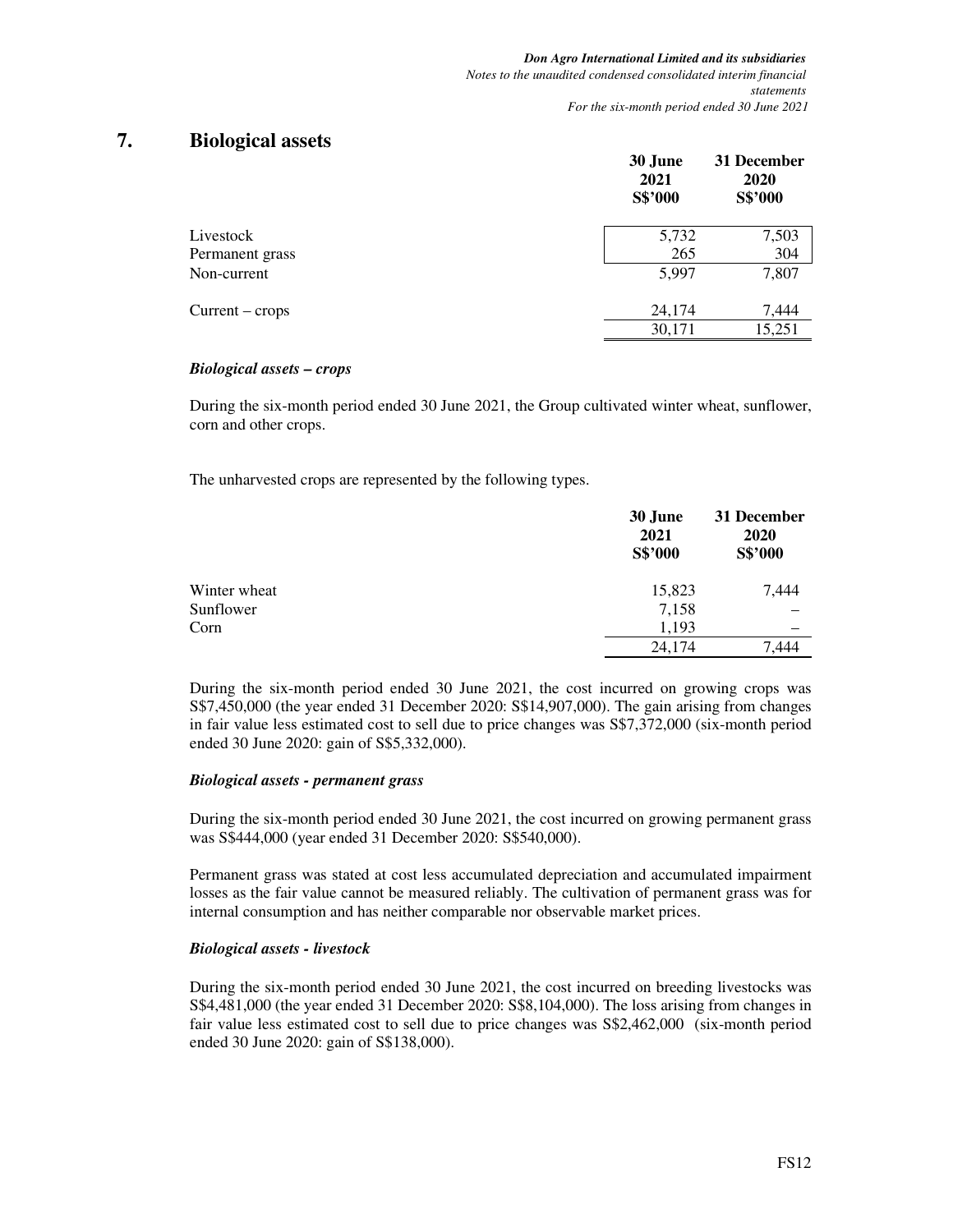#### **Measurement of fair values**

#### *Fair value hierarchy*

The fair value measurements for the crops and livestock have been categorised as Level 3 fair values based on the inputs to the valuation techniques used.

#### *Level 3 fair value*

The following table shows a breakdown of the total gains recognised in respect of Level 3 fair values.

|                                                                                                                      | Six-month period ended<br>30 June |                        |
|----------------------------------------------------------------------------------------------------------------------|-----------------------------------|------------------------|
|                                                                                                                      | 2021<br>S\$'000                   | 2020<br><b>S\$'000</b> |
| Gain from change in fair value of biological assets and<br>agricultural produce<br>- Change in fair value (realised) |                                   |                        |
| - Change in fair value (unrealised)                                                                                  | 4.910<br>4.910                    | 5,470<br>5,470         |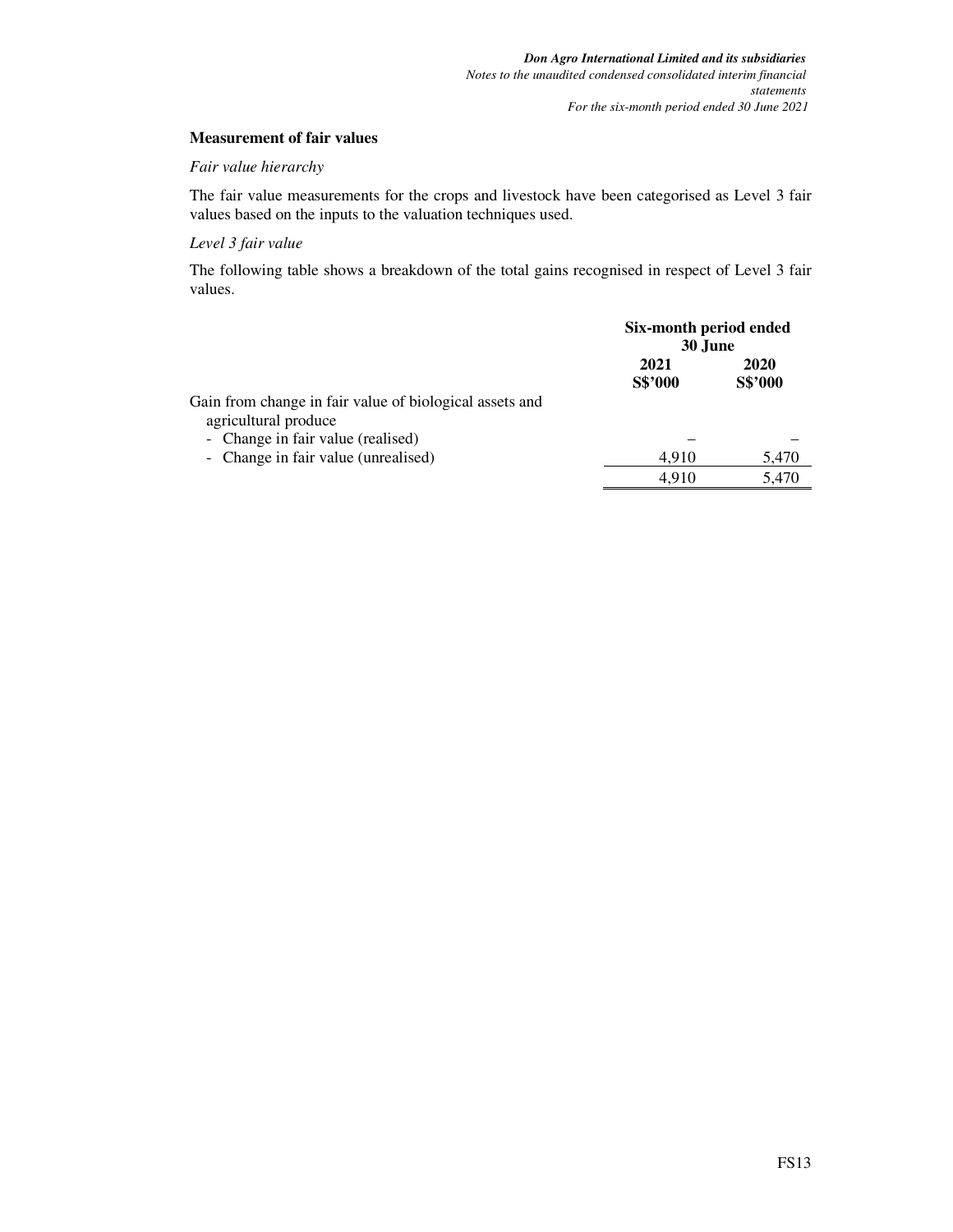*Notes to the unaudited condensed consolidated interim financial statements For the six-month period ended 30 June 2021*

## **Valuation techniques and significant unobservable inputs**

The following table shows the Group's valuation techniques used in measuring Level 3 fair values of biological assets, as well as the significant unobservable inputs used:

| <b>Type</b>                                                                                                                                                 | <b>Valuation technique</b>                                                                                                                                                                                                                                                                                                                                                                                                                     | Significant unobservable inputs                                                                                                                                                                                                                                                                                                                                                            | Inter-relationship between key unobservable inputs<br>and fair value measurements                                                                                                                                                                                                                                         |
|-------------------------------------------------------------------------------------------------------------------------------------------------------------|------------------------------------------------------------------------------------------------------------------------------------------------------------------------------------------------------------------------------------------------------------------------------------------------------------------------------------------------------------------------------------------------------------------------------------------------|--------------------------------------------------------------------------------------------------------------------------------------------------------------------------------------------------------------------------------------------------------------------------------------------------------------------------------------------------------------------------------------------|---------------------------------------------------------------------------------------------------------------------------------------------------------------------------------------------------------------------------------------------------------------------------------------------------------------------------|
| cow<br>• Number of dairy<br>2,206 (31 December<br>2020:2,096<br>• Number of calves<br>and heifers - 30 June<br>2021: 1,994 (31)<br>December 2020:<br>1,965) | Bearer livestock : milk <i>Discounted cash flow</i> : Fair value is<br>determined using the cash flow model<br>discounted using a pre-tax rate that reflects<br>cows - 30 June 2021: current market assessments of the time<br>value of money and risks specific to the<br>asset. The cash flow model is based on the<br>physiological characteristics of the animals<br>and management expectations concerning<br>the potential productivity. | Length of lactation period (years)<br>30 June 2021: 2.55 (31 December 2020: 2.90)<br>Herd average daily milk yield (litres)<br>30 June 2021: 20.75 (31 December 2020: 20.11)<br>Market prices for milk in the same region (in<br>RUB/litre excluding VAT)<br>30 June 2021: 32.45 (31 December 2020: 30.01)<br>Risk-adjusted discount rate<br>30 June 2021: 15.2% (31 December 2020: 15.2%) | The estimated fair value would increase (decrease) if:<br>the lengths of lactation period were higher (lower);<br>the herd average daily milk yields were higher<br>$\text{(lower)}$<br>the market prices for milk in the same region were<br>higher (lower); or<br>the risk-adjusted discount rates were lower (higher). |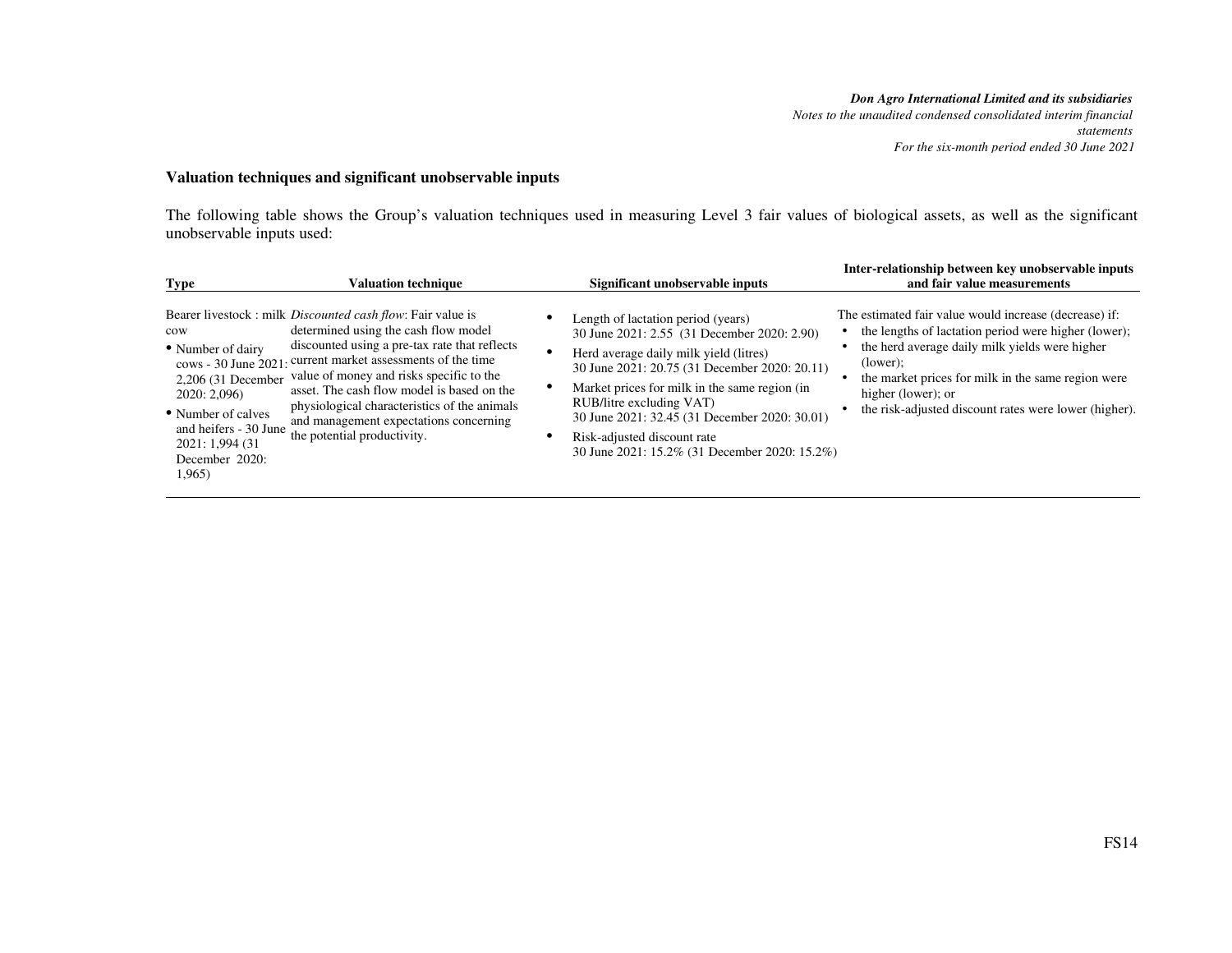*Notes to the unaudited condensed consolidated interim financial statements For the six-month period ended 30 June 2021*

| <b>Type</b>                                                                                                                                                                                   | <b>Valuation technique</b>                                                                                                                                                                                                                                                                                                                                                                                                         | Significant unobservable inputs                                                                                                                                                                                                                                                                                                                                                                                                                                                                                                                              | Inter-relationship between key unobservable inputs<br>and fair value measurements                                                                                                                                                                                                            |
|-----------------------------------------------------------------------------------------------------------------------------------------------------------------------------------------------|------------------------------------------------------------------------------------------------------------------------------------------------------------------------------------------------------------------------------------------------------------------------------------------------------------------------------------------------------------------------------------------------------------------------------------|--------------------------------------------------------------------------------------------------------------------------------------------------------------------------------------------------------------------------------------------------------------------------------------------------------------------------------------------------------------------------------------------------------------------------------------------------------------------------------------------------------------------------------------------------------------|----------------------------------------------------------------------------------------------------------------------------------------------------------------------------------------------------------------------------------------------------------------------------------------------|
| Crops:<br>Winter wheat<br>$-30$ June 2021:<br>22,477 (31)<br>December 2020:<br>23,984)<br>Sunflower<br>• Plant area (hectare)<br>$-30$ June 2021:<br>10,168 (31)<br>December 2020:<br>$n/a$ ) | Discounted cash flow: The valuation model<br>considers the present value of the net cash<br>• Plant area (hectare) flows expected to be generated by the crops<br>that are in growing stage as at the year<br>ended. The cash flow projection include the<br>planted area, expected yield, market price<br>and future cost to grow and sell. The<br>expected net cash flows are discounted using<br>a risk-adjusted discount rate. | Risk-adjusted discount rate<br>$\bullet$<br>30 June 2021: 15.2% (31 December 2020: 15.2%)<br>Winter wheat<br>Market prices for crop in the same region (in<br>RUB/tonne excluding VAT)<br>30 June 2021: Don Agro LLC:12,818,<br>LLC Volgo-Agro:12,051<br>(31 December 2020: 12,613)<br>Expected yield (tonne/hectare)<br>٠<br>30 June 2021: Don Agro LLC 3.53,<br>Volgo Agro LLC 1.70 (31 December 2020: 3.75)<br>Future cost to grow and sell (in RUB/hectare)<br>٠<br>30 June 2021: Don Agro LLC 1,997, Volgo-Agro<br>LLC 5,585 (31 December 2020: 14,367) | The estimated fair value would increase (decrease) if:<br>the expected yields were higher (lower);<br>the market prices for crop in the same region were<br>higher (lower);<br>future cost to grow and sell were lower (higher); or<br>the risk-adjusted discount rates were lower (higher). |
|                                                                                                                                                                                               |                                                                                                                                                                                                                                                                                                                                                                                                                                    | Sunflower<br>Market prices for crop in the same region (in<br>RUB/tonne excluding VAT)<br>30 June 2021: 30,843 (31 December 2020: n/a)<br>Expected yield (tonne/hectare)<br>$\bullet$<br>30 June 2021: 2.0 (31 December 2020: n/a)<br>Future cost to grow and sell (in RUB/hectare)<br>٠<br>30 June 2021: 4,220 (31 December 2020: n/a)                                                                                                                                                                                                                      |                                                                                                                                                                                                                                                                                              |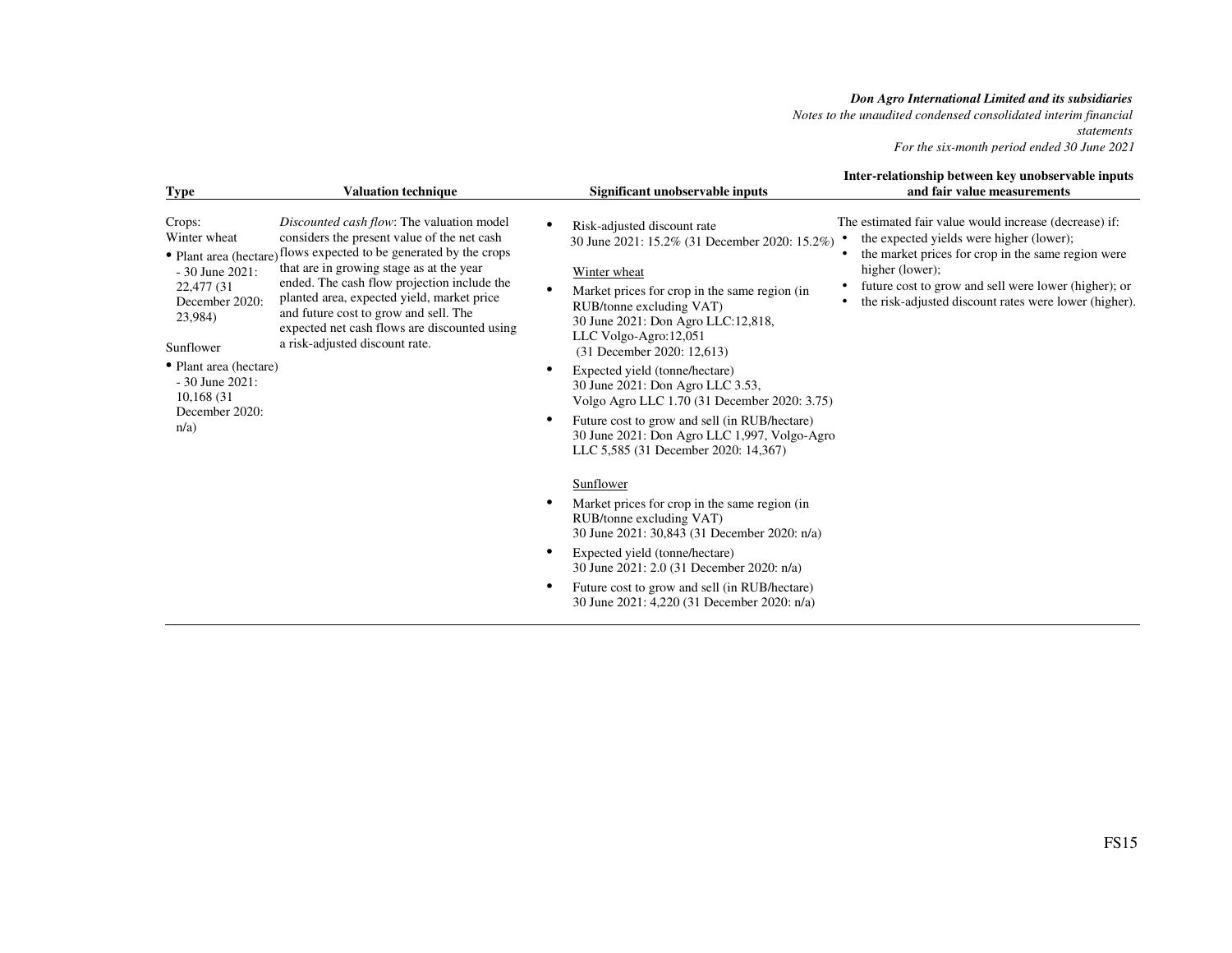*Don Agro International Limited and its subsidiaries Notes to unaudited condensed consolidated interim financial statements For the six-month period ended 30 June 2021* 

## **8. Inventories**

|                                       | 30 June<br>2021<br>S\$'000 | 31 December<br>2020<br>S\$'000 |
|---------------------------------------|----------------------------|--------------------------------|
| Raw materials and consumables         | 2.940                      | 3,504                          |
| Work in progress                      | 1,963                      | 1,922                          |
| Finished goods – agricultural produce | 874                        | 4,470                          |
|                                       | 5,777                      | 9,896                          |
| Less: Provision for forseeable losses | (18)                       | (17)                           |
|                                       | 5.759                      | 9.879                          |

# **9. Investments**

As at 30 June 2021, short-term bank deposits amounted to S\$nil with maturities of three months or more are RUB-denominated deposits. As at 31 December 2020, short-term bank deposits amounted to S\$4,246,000 with maturities of three months or more were RUB-denominated deposits with interest rates of 5.8% - 6.4% per annum that matured in January-June 2021.

# **10. Trade and other receivables**

|                         |                            | Group                          |                            | Company                        |
|-------------------------|----------------------------|--------------------------------|----------------------------|--------------------------------|
|                         | 30 June<br>2021<br>S\$'000 | 31 December<br>2020<br>S\$'000 | 30 June<br>2021<br>S\$'000 | 31 December<br>2020<br>S\$'000 |
| Trade receivables       | 151                        | 175                            |                            |                                |
| Other receivables       | 32                         | 43                             |                            |                                |
| Less: Impairment losses | (3)                        | (3)                            |                            |                                |
|                         | 180                        | 215                            |                            |                                |
| Dividends receivable    |                            |                                | 6,041                      | 4,326                          |
| Advances paid to        |                            |                                |                            |                                |
| suppliers               | 622                        | 2,521                          | 38                         |                                |
| Value-added tax         |                            |                                |                            |                                |
| ("VAT") receivables     | 936                        | 437                            |                            |                                |
|                         | 1,738                      | 3,173                          | 6.079                      | 4.326                          |

During the year, a wholly-owned subsidiary has declared an interim dividend of RUB91,108, 380 ((RUB1.45 (2.59 cents) (2020: RUB4.08 (7.29 cents)) per share, amounting to RUB91,108,380 (S\$1,715,000) (2020: RUB255,000,000 (S\$4,326,000)) to the Company for the financial year ended 31 December 2020. The divividens have not been paid to the shareholders.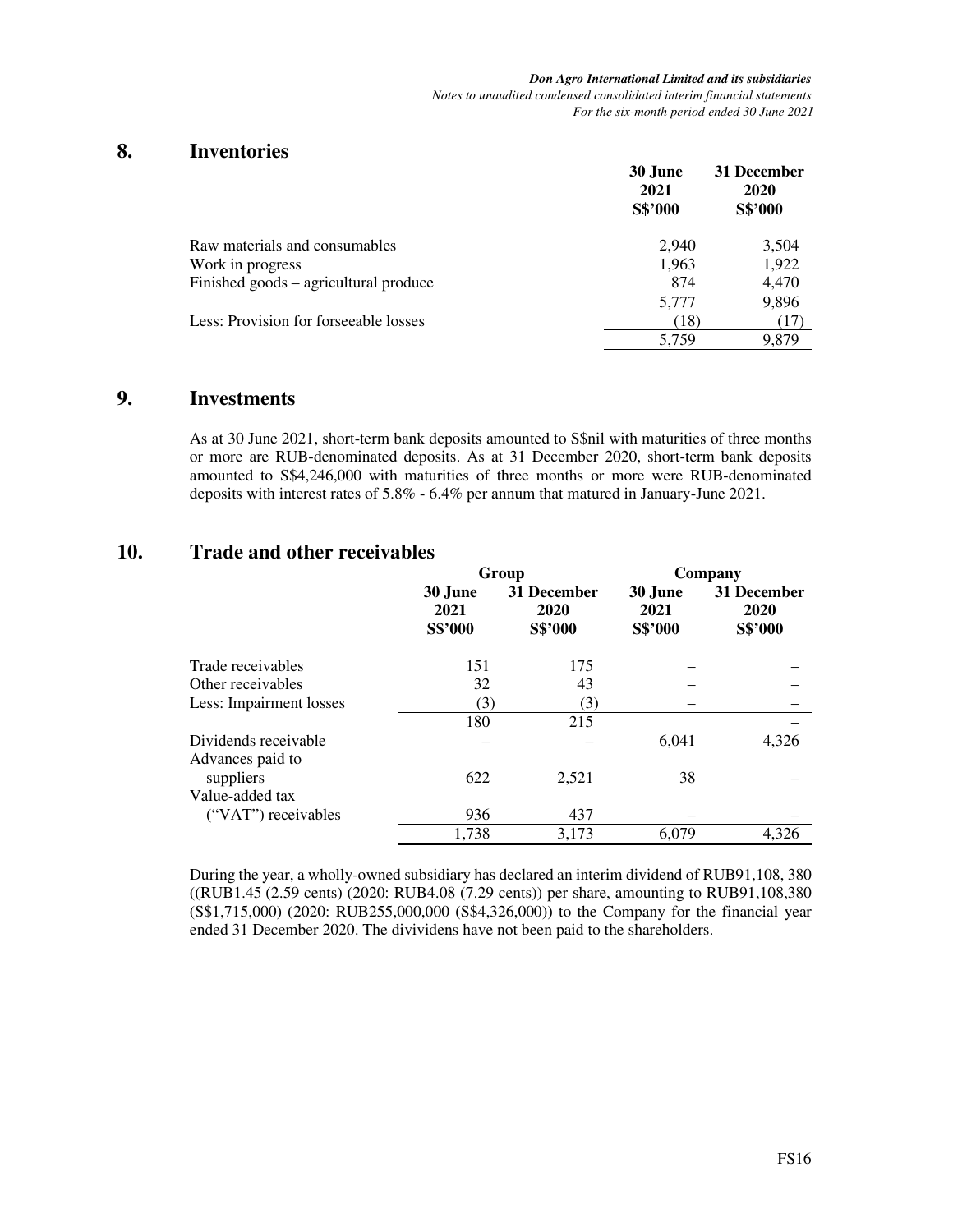|                                                                                               |                            | Group                          |                            | Company                        |
|-----------------------------------------------------------------------------------------------|----------------------------|--------------------------------|----------------------------|--------------------------------|
|                                                                                               | 30 June<br>2021<br>S\$'000 | 31 December<br>2020<br>S\$'000 | 30 June<br>2021<br>S\$'000 | 31 December<br>2020<br>S\$'000 |
| Petty cash<br><b>Bank</b> balances<br>Short-term bank<br>deposits with<br>maturities of three | 2<br>5,774                 | 3<br>4,504                     | 1,223                      | 3,713                          |
| months or less                                                                                | 478                        | 5,485                          |                            |                                |
|                                                                                               | 6,254                      | 9,992                          | 1.223                      | 3,713                          |

# **11. Cash and cash equivalents**

# **12. Capital and reserves**

Share capital as presented in the statements of financial position refers to shares issued to the controlling shareholders pursuant to the Restructuring Exercise, which is deemed to have taken place since the beginning of the earliest period presented.

### *Share capital*

|                                                                   |                                               | Number of shares                                |                                                                 | Amount<br>For year                             |
|-------------------------------------------------------------------|-----------------------------------------------|-------------------------------------------------|-----------------------------------------------------------------|------------------------------------------------|
|                                                                   | For six-month<br>period ended<br>30 June 2021 | For year<br>ended 31<br><b>December</b><br>2020 | For six-month<br>period ended<br><b>30 June 2021</b><br>S\$'000 | ended 31<br><b>December</b><br>2020<br>S\$'000 |
| <b>Issued and fully paid</b><br>ordinary shares, at par<br>value: |                                               |                                                 |                                                                 |                                                |
| At 1 January                                                      | 150,272,700                                   | 10,000,000                                      | 40,667                                                          | 35,741                                         |
| Issued during the year                                            |                                               |                                                 |                                                                 |                                                |
| Share split in the proportion                                     |                                               |                                                 |                                                                 |                                                |
| of 1 share for 12.5 shares                                        |                                               | 115,000,000                                     |                                                                 |                                                |
| <b>Placement Shares issued</b>                                    |                                               |                                                 |                                                                 |                                                |
| pursuant to the Placement                                         |                                               | 23,000,000                                      |                                                                 | $4,426*$                                       |
| <b>Issue of PPCF Shares</b>                                       |                                               | 2,272,700                                       |                                                                 | 500                                            |
| At end of the period                                              | 150,272,700                                   | 150,272,700                                     | 40.667                                                          | 40.667                                         |

*\* Listing expenses incurred pursuant to the IPO amounted to approximately S\$4.4 million, of which S\$0.7 million has been capitalised against share capital in accordance with the SFRS(I) while the remaining approximate amount of S\$3.7 million has been included in our Group's statements of profit or loss and other comprehensive income.*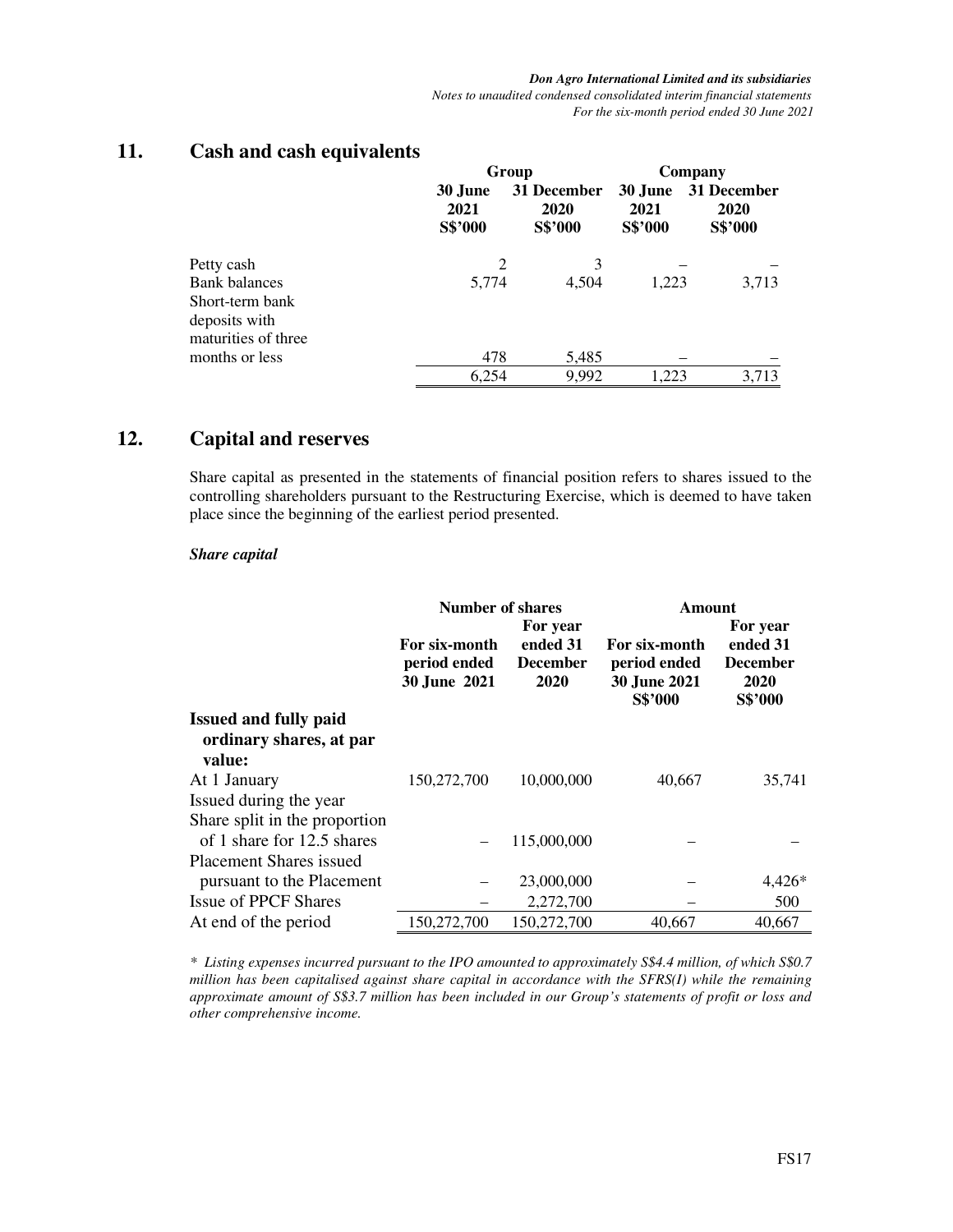The Company did not have any outstanding options, convertibles or treasury shares, and there were no subsidiary holdings as at 30 June 2021 and 30 June 2020. The Company was incorporated on 16 October 2018.

The issuance and allotment of PPCF Shares (2,272,700) and the placement shares (23,000,000) occurred on 6 February 2020 and 12 February 2020 respectively. The Company did not have any treasury shares as at 31 December 2020 and 30 June 2021.

#### *Net asset value*

|                                                | Group           |                     | Company                |                     |
|------------------------------------------------|-----------------|---------------------|------------------------|---------------------|
|                                                | 30 June<br>2021 | 31 December<br>2020 | <b>30 June</b><br>2021 | 31 December<br>2020 |
| Net asset value per<br>ordinary shares (cents) | 31.63           | 28.86               | 13.93                  | 14.21               |

#### **Dividends**

During the six months ended 30 June 2021, the Group declared dividends in amount of S\$1,739,000 (S\$0.01157363 per ordinary share) (six-months period ended 30 June 2020: S\$1,040,000 (S\$0.00693406 per ordinary share)). The dividends were paid partly, unpaid dividends are included as a dividends payable in 'trade and other payables' in the statement of financial position.

### **Ordinary shares**

The holders of ordinary shares are entitled to receive dividends as declared from time to time, and are entitled to one vote per share at meetings of the Company. All shares rank equally with regard to the Company's residual assets.

## **13. Loans and borrowings**

|                          | 30 June<br>2021<br>S\$'000 | 31 December<br>2020<br>S\$'000 |
|--------------------------|----------------------------|--------------------------------|
| Non-current              |                            |                                |
| Secured bank loans       | 1,011                      | 1,058                          |
| Loans from third parties | 4                          | 3                              |
|                          | 1,015                      | 1,061                          |
| <b>Current</b>           |                            |                                |
| Secured bank loans       | 5,350                      | 6,082                          |
| Loans from third parties | 2                          | 3                              |
|                          | 5,352                      | 6,085                          |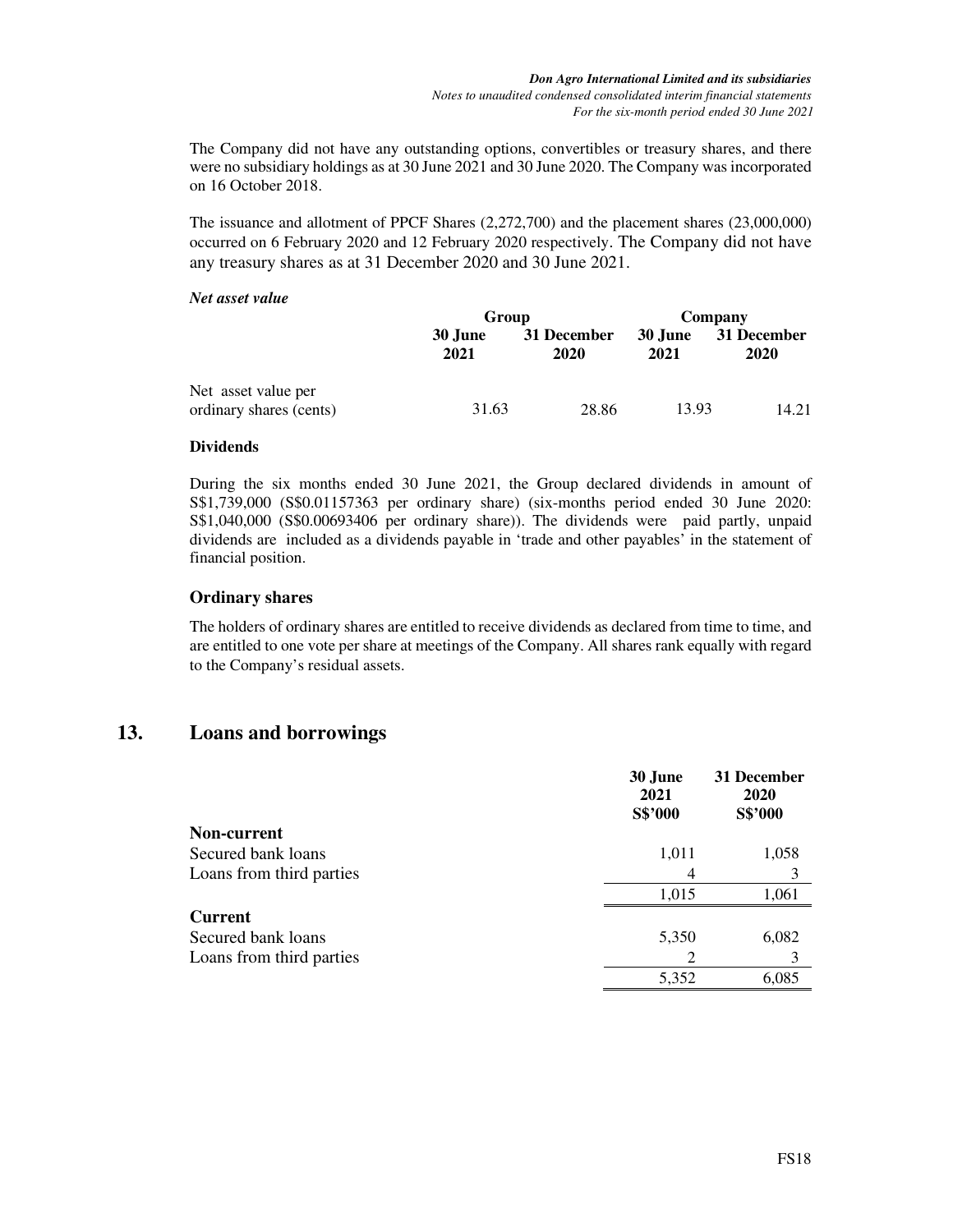*Don Agro International Limited and its subsidiaries Notes to unaudited condensed consolidated interim financial statements For the six-month period ended 30 June 2021* 

|                             |            |                                            |                     | 30 June<br>2021          |                                      | 31 December<br><b>2020</b>      |                                      |
|-----------------------------|------------|--------------------------------------------|---------------------|--------------------------|--------------------------------------|---------------------------------|--------------------------------------|
|                             | Currency   | <b>Nominal</b><br>interest<br>rate<br>$\%$ | Year of<br>maturity | Face<br>value<br>S\$'000 | Carrying<br>amount<br><b>S\$'000</b> | Face<br>value<br><b>S\$'000</b> | Carrying<br>amount<br><b>S\$'000</b> |
| Secured                     |            | $2.5\%$                                    |                     |                          |                                      |                                 |                                      |
| bank loans                  | <b>RUB</b> | 10.7%                                      | 2020-2023           | 6,361                    | 6,361                                | 7,140                           | 7,140                                |
| Loans from<br>third parties | <b>RUB</b> | 3%                                         | 2023                | 6                        | 6                                    | 6                               | 6                                    |
|                             |            |                                            |                     | 6,367                    | 6,367                                | 7,146                           | 7,146                                |

### **Details of any collateral**

The Group's bank loans are secured by (i) charges over fixed deposits and accounts maintained with banks; (ii) corporate guarantees given by subsidiary Tetra Joint-Stock Company ("JSC"); (iii) pledge of property, plant and equipment; and (iv) personal guarantees from the Chief Executive Officer and Executive Director.

# **14. Trade and other payables**

|             |         | Company         |  |
|-------------|---------|-----------------|--|
|             |         | 31              |  |
|             | 30 June | <b>December</b> |  |
|             | 2021    | 2020            |  |
|             | S\$'000 | S\$'000         |  |
| Non-current |         |                 |  |

| Amount due to subsidiary |  | 70 |
|--------------------------|--|----|
|                          |  |    |

|                         |                 | Group               |                 | Company                       |
|-------------------------|-----------------|---------------------|-----------------|-------------------------------|
|                         | 30 June<br>2021 | 31 December<br>2020 | 30 June<br>2021 | 31<br><b>December</b><br>2020 |
|                         | S\$'000         | S\$'000             | S\$'000         | S\$'000                       |
| <b>Current</b>          |                 |                     |                 |                               |
| Trade payables          | 766             | 324                 |                 |                               |
| Other payables          | 190             | 1,467               | 176             | 545                           |
| Payables to employees   | 536             | 87                  |                 |                               |
| Advances received from  |                 |                     |                 |                               |
| customers               | 65              | 1,072               |                 |                               |
| Dividends payable       | 139             | 52                  | 139             | 52                            |
| Tax payables other than |                 |                     |                 |                               |
| income tax              | 395             | 518                 |                 | 22                            |
|                         | 2,091           | 3,520               | 315             | 619                           |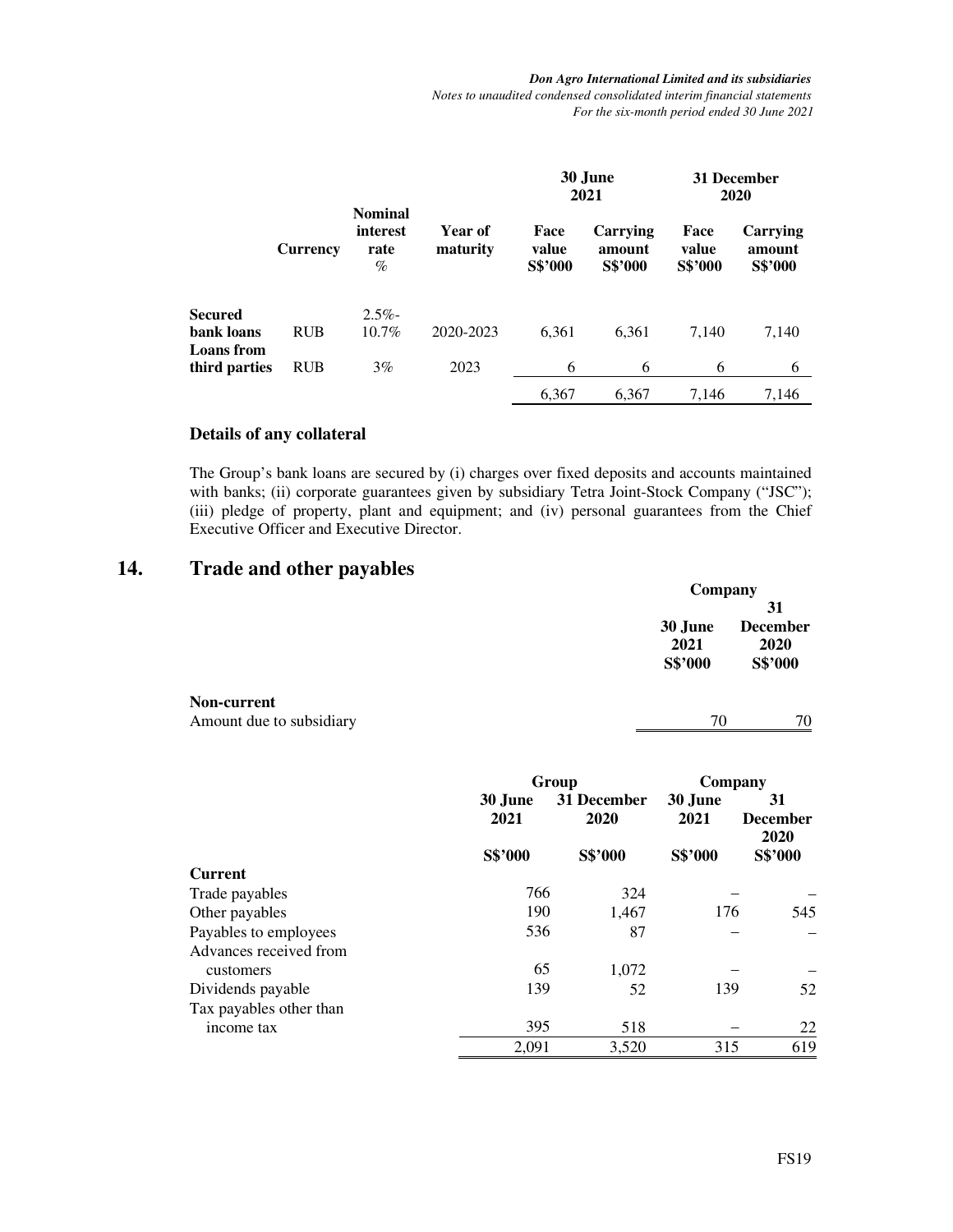# **15. Provisions**

As at 30 June 2021, provisions were created mainly for staff's unused vacation for amount of S\$544,000 (31 December 2020: S\$442,000), provision staff's year-end bonuses of S\$Nil (31 December 2020: S\$258,000). The unused vacation and tax provision are expected to be utilised within the next 12 months.

## **16. Revenue**

|                                               | For the six-month period<br>ended 30 June |                 |  |
|-----------------------------------------------|-------------------------------------------|-----------------|--|
|                                               | 2021<br><b>S\$'000</b>                    | 2020<br>S\$'000 |  |
| <b>Revenues from contracts with customers</b> |                                           |                 |  |
| Revenue from sale of crop production          | 4.342                                     | 1,690           |  |
| Revenue from sale of livestock and milk       | 5,040                                     | 5.179           |  |
| Revenue from services provided                | 45                                        | 47              |  |
|                                               | 9.427                                     | 6.916           |  |

# **17. Cost of sales**

|                                               | For the six-month period<br>ended 30 June |                 |
|-----------------------------------------------|-------------------------------------------|-----------------|
|                                               | 2021<br>S\$'000                           | 2020<br>S\$'000 |
| Biological assets sold                        | 4,122                                     | 2,148           |
| Wages and salaries                            | 1,874                                     | 1,592           |
| Depreciation of property, plant and equipment | 767                                       | 593             |
| Operating lease expenses                      | 66                                        |                 |
| Growing and harvesting services               | 364                                       | 284             |
| Energy utilities                              | 168                                       | 180             |
| Taxes                                         | 45                                        | 43              |
| Allowance for foreseeable loss on inventories | 306                                       | 33              |
| <b>Others</b>                                 | 375                                       | 264             |
|                                               | 8,087                                     | 5,137           |

Biological assets sold consist of the cost of material expenses incurred and the cumulative fair value changes of the agricultural produce at the date of harvest.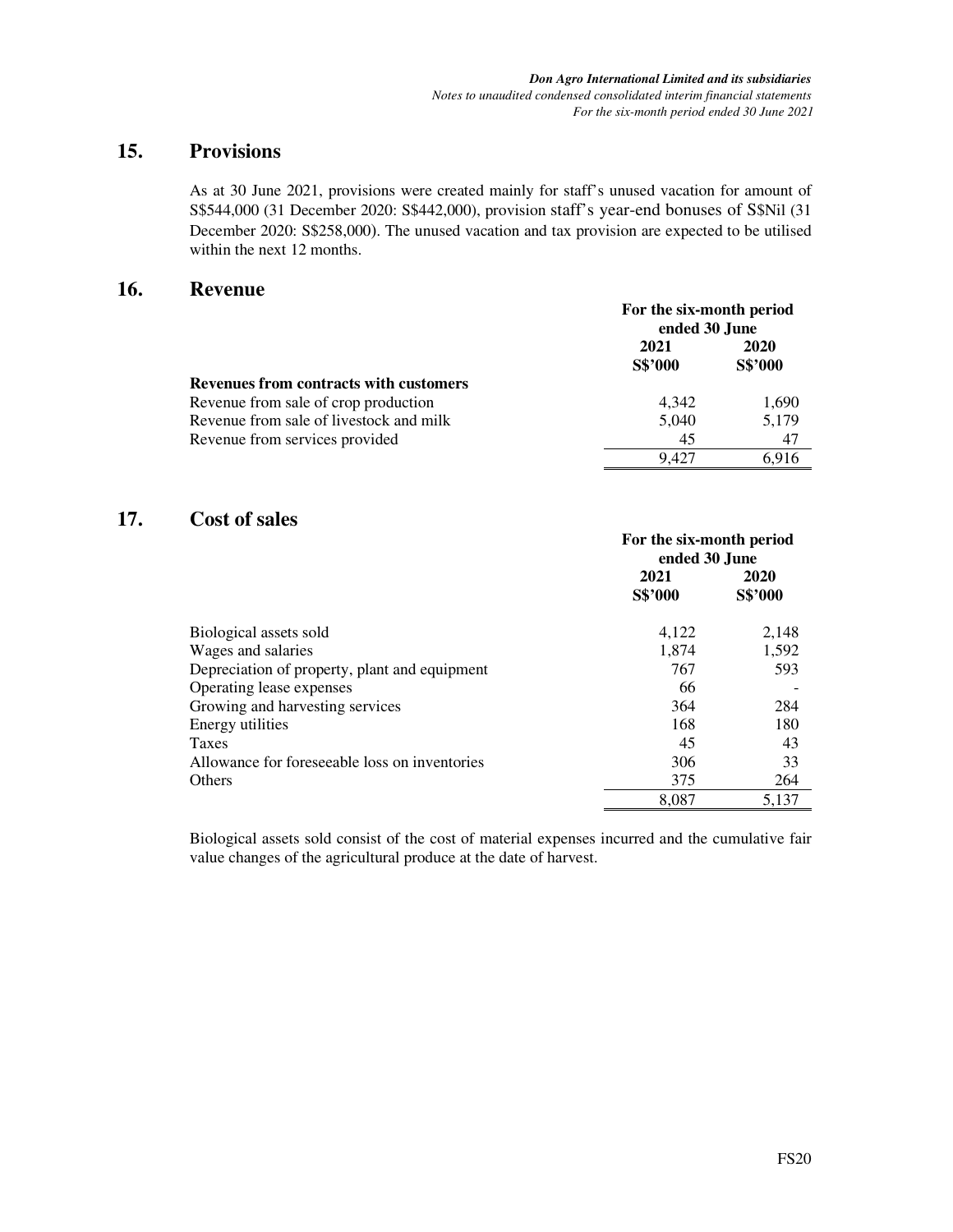# **18. Employee benefits**

The following items have been included in arriving at profit before tax:

|                                             | ended 30 June                                                       |             |
|---------------------------------------------|---------------------------------------------------------------------|-------------|
|                                             | 2021                                                                | <b>2020</b> |
|                                             | For the six-month period<br>S\$'000<br>2.405<br>710<br>261<br>3.376 | S\$'000     |
| Employee benefits expenses                  |                                                                     |             |
| Salaries and related expenses               |                                                                     | 2.199       |
| Contributions to defined contribution plans |                                                                     | 689         |
| Provision made for unused vacation          |                                                                     | 226         |
|                                             |                                                                     | 3.114       |

Employee benefits expenses for the periods are charged to the accounts stated as follows:

|                          | For the six-month period<br>ended 30 June |                 |  |
|--------------------------|-------------------------------------------|-----------------|--|
|                          | 2021<br>S\$'000                           | 2020<br>S\$'000 |  |
| <b>Biological assets</b> | 1,875                                     | 1,814           |  |
| Inventories              | 25                                        | 202             |  |
| Cost of sales            | 550                                       | 369             |  |
| Administrative expenses  | 926                                       | 729             |  |
|                          | 3,376                                     | 3,114           |  |

## **19. Tax expense**

The income tax rate applicable to the majority of the Group's income is 0% for activities related to agricultural production; other activities are taxed at 20% respectively.

# **20. Earnings per share**

#### *Basic earnings per share*

The calculation of basic earnings per share at 30 June 2021 and 30 June 2020 is based on the profit attributable to ordinary shareholders of S\$4,761,000 and S\$4,398,000 respectively and the weighted-average number of ordinary shares outstanding during the periods, as follows:

|                                          |               | For the six-month period ended 30 June |  |  |
|------------------------------------------|---------------|----------------------------------------|--|--|
|                                          | 2021          | 2020                                   |  |  |
|                                          | No. of shares | No. of shares                          |  |  |
| Weighted average number of shares during |               |                                        |  |  |
| the period                               | 150,272,700   | 145, 198, 780                          |  |  |

## Diluted earnings per share

As at 30 June 2021 and 30 June 2020, there were no outstanding dilutive potential ordinary shares.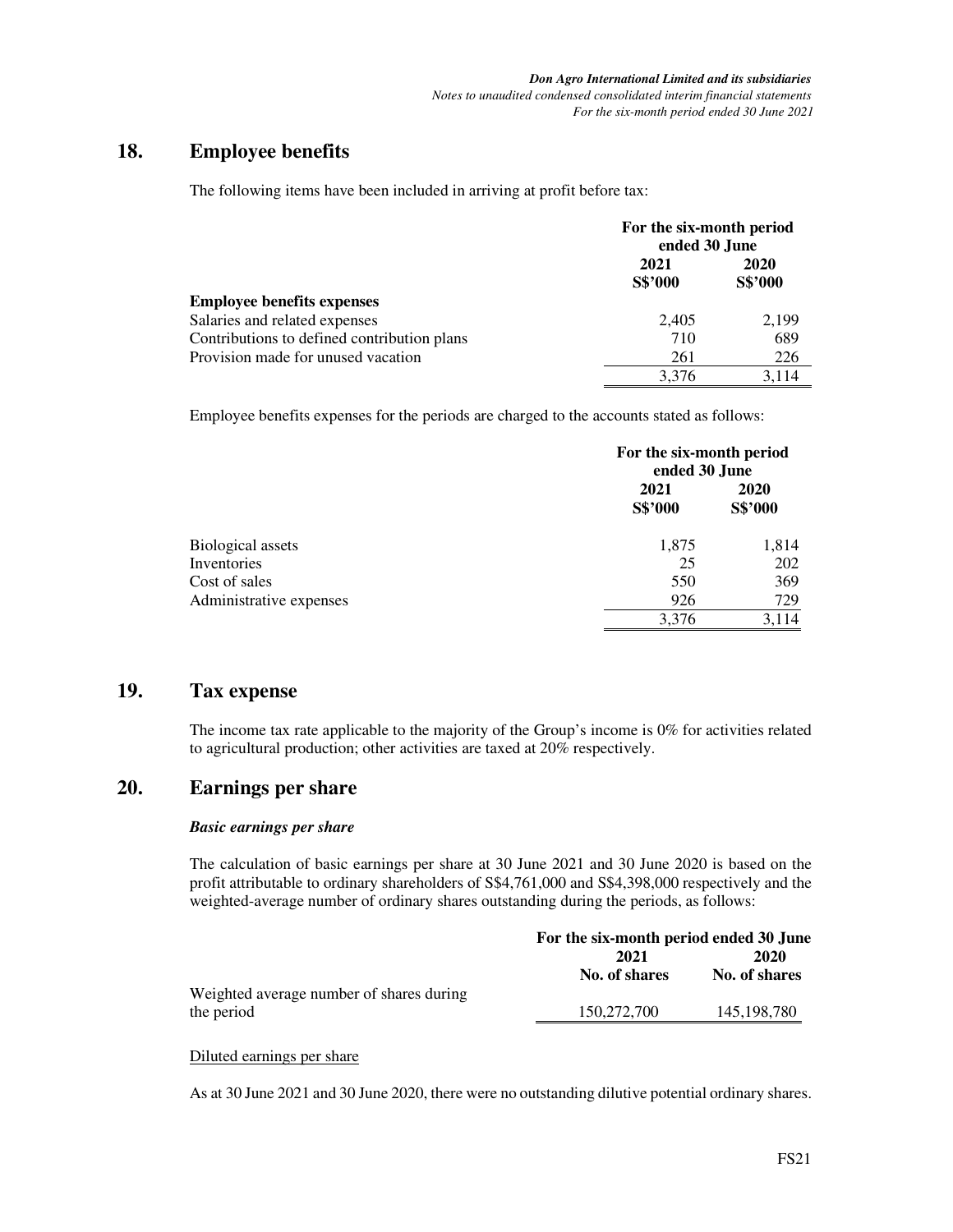*Don Agro International Limited and its subsidiaries Notes to unaudited condensed consolidated interim financial statements For the six-month period ended 30 June 2021* 

# **21. Lease liabilities**

|                                         | 30 June<br>2021<br>S\$'000 | 31 December<br>2020<br>S\$'000 |
|-----------------------------------------|----------------------------|--------------------------------|
| <b>Non-current</b><br>Lease liabilities | 5,043                      | 4,530                          |
| <b>Current</b><br>Lease liabilities     | 692                        | 652                            |

The Group leases agricultural equipment and land plots. Lease liabilities are secured by the leased assets.

|                      |                 |                                         |                     |                          | 30 June<br>2021                      |                          | 31 December<br><b>2020</b>           |
|----------------------|-----------------|-----------------------------------------|---------------------|--------------------------|--------------------------------------|--------------------------|--------------------------------------|
|                      | <b>Currency</b> | <b>Nominal</b><br>interest<br>rate<br>% | Year of<br>maturity | Face<br>value<br>S\$'000 | Carrying<br>amount<br><b>S\$'000</b> | Face<br>value<br>S\$'000 | Carrying<br>amount<br><b>S\$'000</b> |
| Lease<br>liabilities | <b>RUB</b>      | $5\% - 13\%$                            | $2020 - 2040$       | 8.361                    | 5.735                                | 7.816                    | 5,182                                |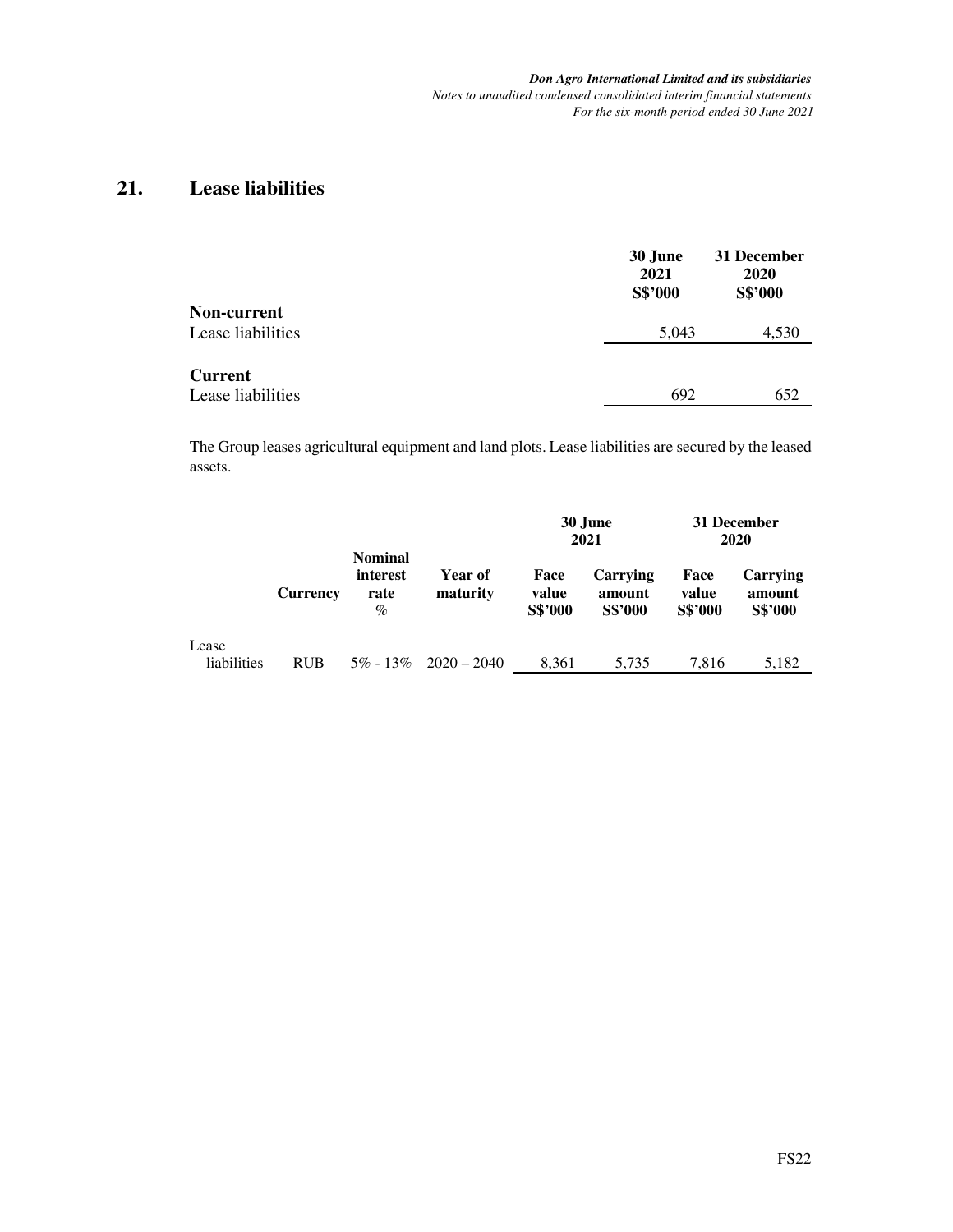#### **Right-of-use assets**

Right-of-use assets related to leased properties: Land plots and agricultural equipment:

|                                       | Land<br>plots<br>S\$'000 | <b>Agricultural</b><br>equipment<br>S\$'000 | Total<br>S\$'000 |
|---------------------------------------|--------------------------|---------------------------------------------|------------------|
| 2021                                  |                          |                                             |                  |
| Balance at 1 January                  | 4,775                    | 45                                          | 4,820            |
| Depreciation charge for the period    | (375)                    | (6)                                         | (381)            |
| Modification of right-of-use assets   | 139                      |                                             | 139              |
| Effect on movements in exchange rates | 132                      | $\overline{2}$                              | 134              |
| Balance at 30 June                    | 4,671                    | 41                                          | 4,712            |
| 2020                                  |                          |                                             |                  |
| Balance at 1 January                  | 4,508                    | 76                                          | 4,584            |
| Depreciation charge for the year      | (580)                    | (15)                                        | (595)            |
| Additions to right-of-use assets      | 9                        |                                             | 9                |
| Remeasurement of right-of-use assets  | 1,415                    |                                             | 1,415            |
| Modification of right-of-use assets   | 234                      |                                             | 234              |
| Buy-out of the leased assets          | 36                       |                                             | 36               |
| Effect on movements in exchange rates | (847)                    | (16)                                        | (863)            |
| Balance at 31 December                | 4,775                    | 45                                          | 4,820            |

### **Amounts recognised in profit or loss**

|                                                                                      | 30 June<br>2021<br>S\$'000 | 31 December<br>2020<br>S\$'000 |
|--------------------------------------------------------------------------------------|----------------------------|--------------------------------|
| Interest on lease liabilities<br>Income from remeasurement and modification of lease | (295)                      | (556)                          |
| liabilities presented in 'other income'                                              | 9                          | 133                            |
|                                                                                      | 286                        |                                |

# **22. Earnings before interest, tax, depreciation and amortisation (EBITDA)**

The Group has presented the performance measure EBITDA for the purposes of capital management. EBITDA is not a defined performance measure in SFRS(I). The Group's definition of EBITDA may not be comparable with similarly titled performance measures and disclosures by other entites.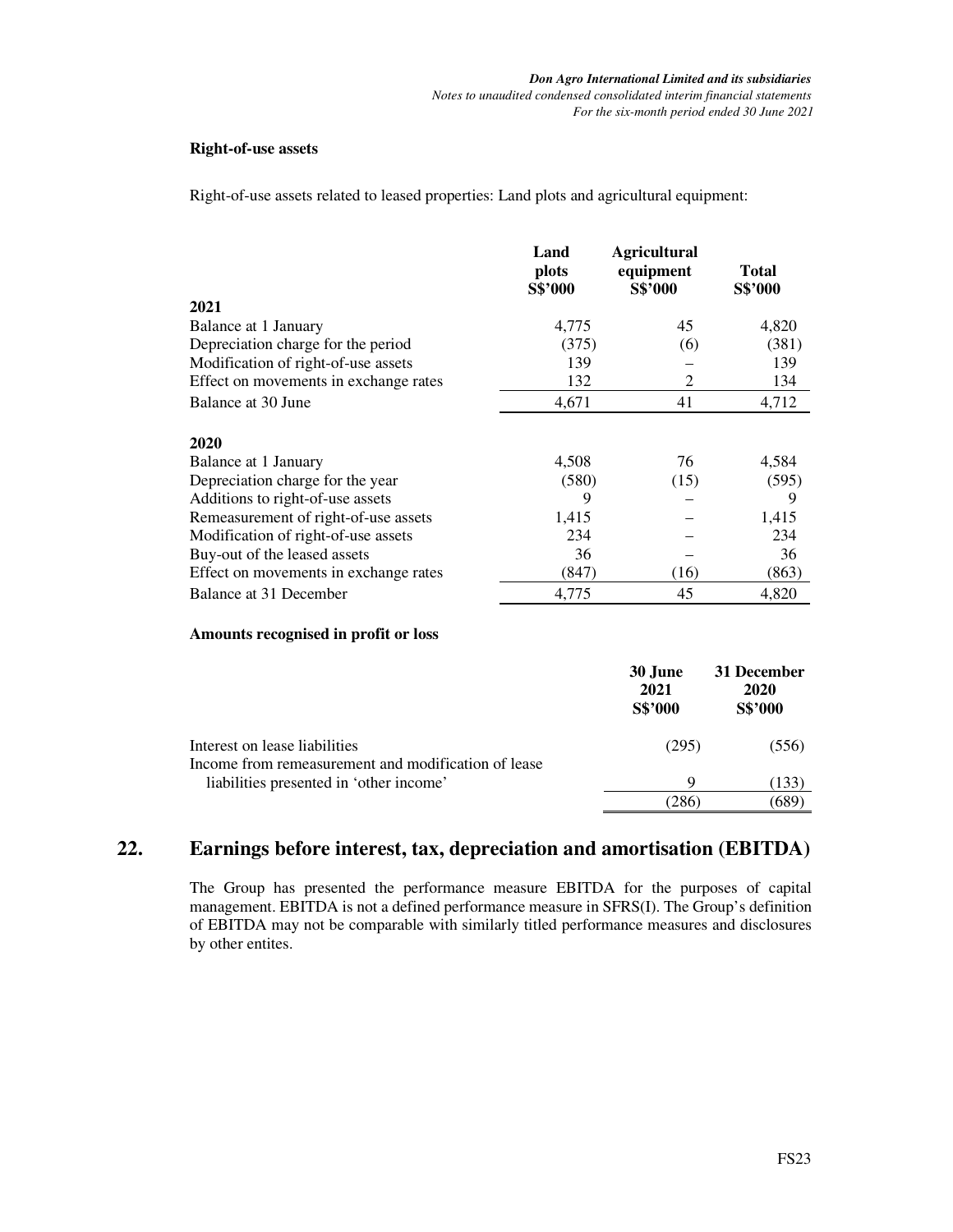### **Reconciliation of adjusted EBITDA to profit**

|                       |                 | For the six-month period<br>ended 30 June |  |  |
|-----------------------|-----------------|-------------------------------------------|--|--|
|                       | 2021<br>S\$'000 | 2020<br>S\$'000                           |  |  |
| Profit for the period | 4,767           | 4,401                                     |  |  |
| Adjusted for:         |                 |                                           |  |  |
| Depreciation          | 778             | 603                                       |  |  |
| Finance income        | (255)           | (211)                                     |  |  |
| Finance costs         | 446             | 358                                       |  |  |
| Tax expense           | 159             | 20                                        |  |  |
| <b>EBITDA</b>         | 5,895           | 5,171                                     |  |  |

# **23. Contingencies and commitments**

#### *Insurance*

The insurance industry in the Russian Federation is in a developing state and many forms of insurance protection common in other parts of the world are not yet generally available. The Group does not have full coverage for its plant facilities, biological assets, business interruption, or third-party liability in respect of property or environmental damage arising from accidents on Group property or relating to Group operations. Until the Group obtains adequate insurance coverage, there is a risk that the loss or destruction of certain assets could have a material adverse effect on the Group's operations and financial position.

#### *Taxation*

The taxation system in the Russian Federation continues to evolve and is characterised by frequent changes in legislation, official pronouncements and court decisions, which are sometimes contradictory and subject to varying interpretation by different tax authorities.

Taxes are subject to review and investigation by a number of authorities, which have the authority to impose severe fines, penalties and interest charges. A tax year generally remains open for review by the tax authorities during the three subsequent calendar years. Recent events within the Russian Federation suggest that the tax authorities are taking a more assertive and substancebased position in their interpretation and enforcement of tax legislation.

In addition, a number of new laws introducing changes to the Russian tax legislation have been recently adopted. In particular, starting from 1 January 2015 changes aimed at regulating tax consequences of transactions with foreign companies and their activities were introduced, such as concept of beneficial ownership of income, taxation of controlled foreign companies, tax residency rules, etc. These changes may potentially impact the Group's tax position and create additional tax risks going forward. This legislation and practice of its application is still evolving and the impact of legislative changes should be considered based on the actual circumstances.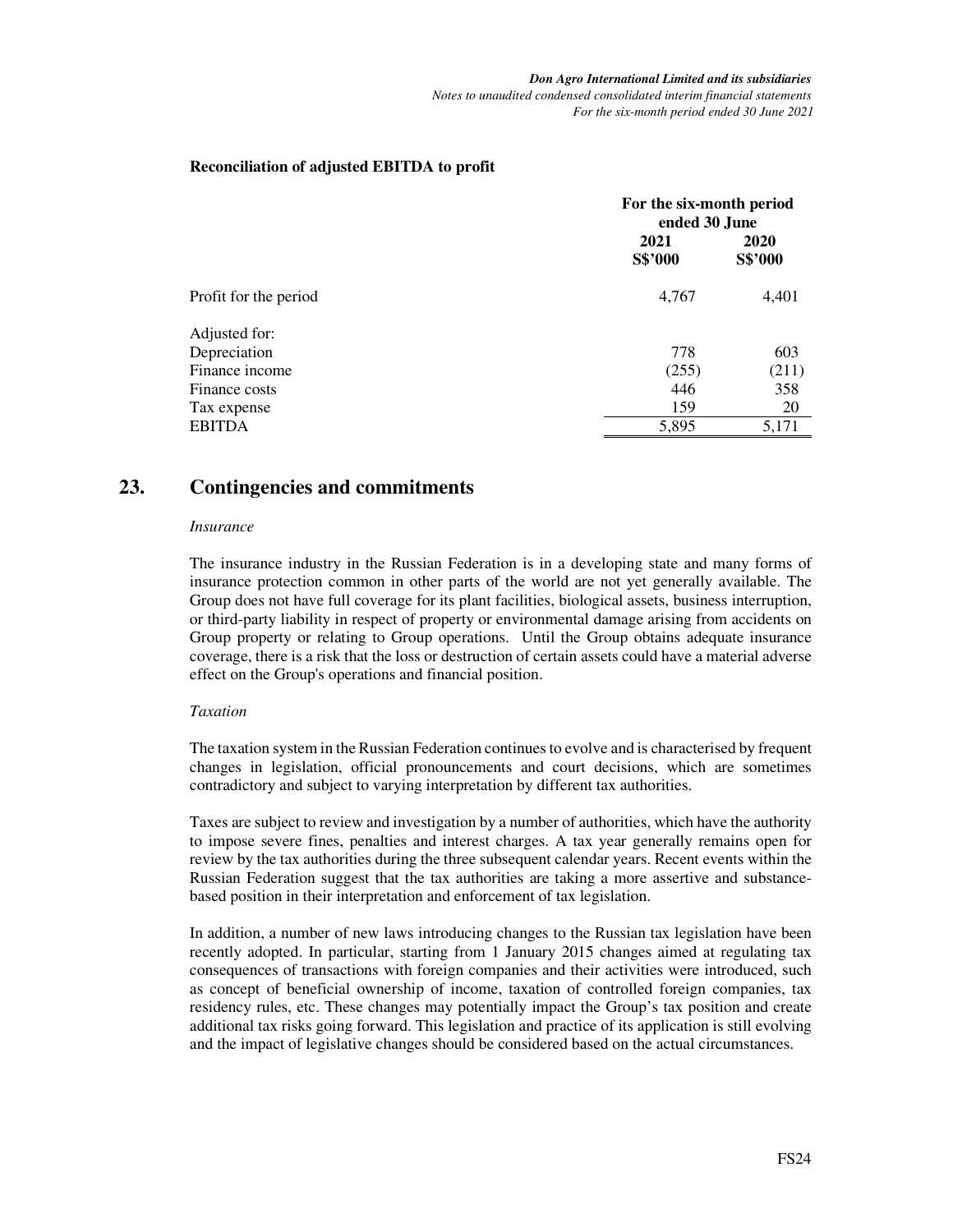All these circumstances may create tax risks in the Russian Federation that are substantially more significant than in other countries. Management believes that it has provided adequately for tax liabilities based on its interpretations of applicable Russian tax legislation, official pronouncements and court decisions. However, the interpretations of the tax authorities and courts, especially due to reform of the supreme courts that are resolving tax disputes, could differ and the effect on these consolidated financial statements, if the authorities were successful in enforcing their interpretations, could be significant.

# **24. Related parties**

### *Key management personnel compensation*

Key management personnel of the Group are those persons having authority and responsibility for planning, directing and controlling the activities of the Group. The Board of Directors is considered as key management personnel of the Group.

Key management personnel received the following remuneration during the period, which is included in employee benefits expenses:

|                                             | For six-month period<br>ended 30 June |                        |
|---------------------------------------------|---------------------------------------|------------------------|
|                                             | 2021<br>S\$'000                       | <b>2020</b><br>S\$'000 |
| Salaries and related expenses               | 710                                   | 376                    |
| Contributions to defined contribution plans | 151                                   | 97                     |
|                                             | 861                                   | 473                    |

#### *Guarantees*

As at 30 June 2021, the Group received a number of guarantees from a related party in connection with certain bank loans obtained by the Group in amount of  $\$6,361,000$  (31 December 2020: S\$7,140,000).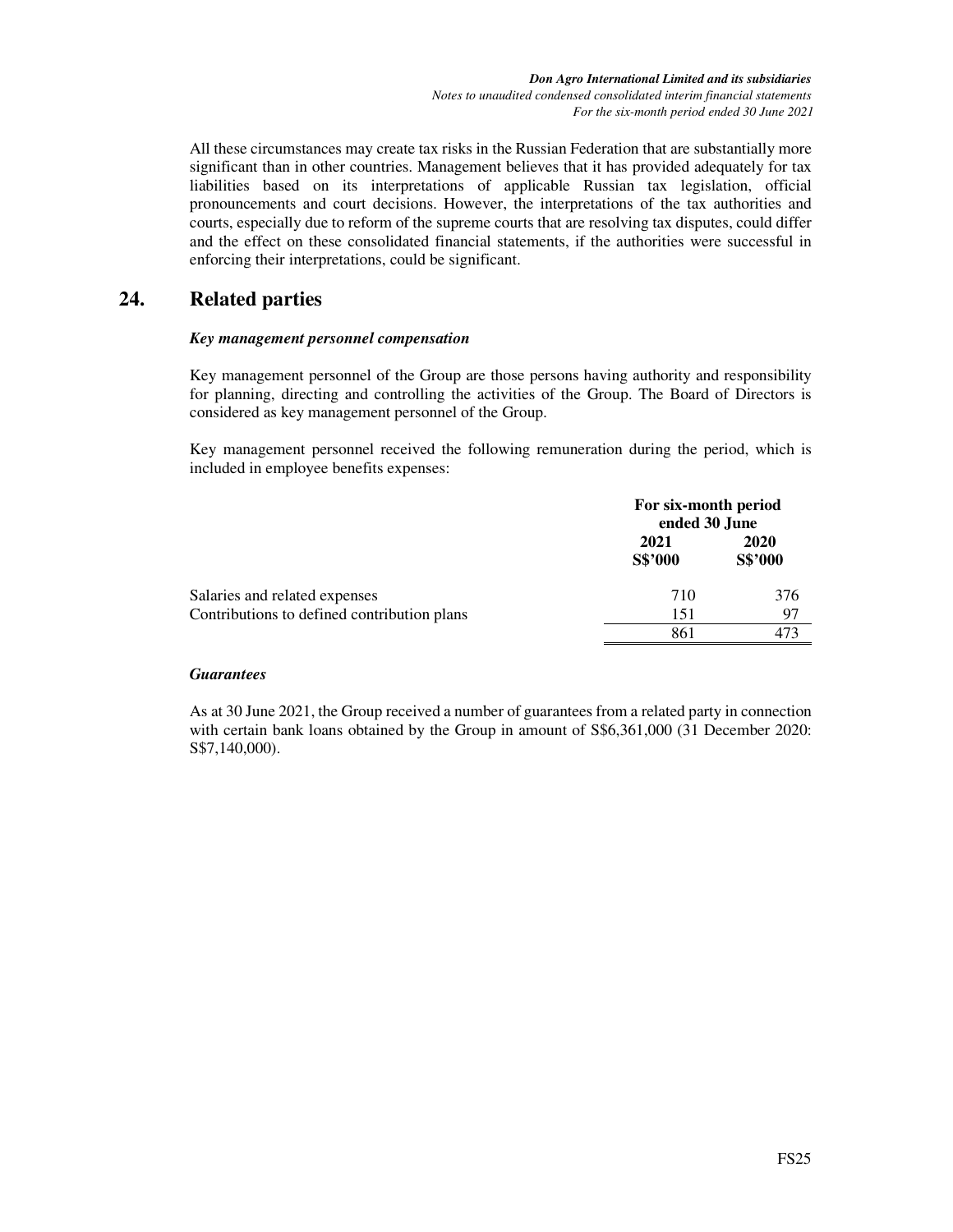# **25. Operating segments**

#### *Basis of segmentation*

The Group has the following two strategic divisions, which are its reportable segments. These divisions offer different products and are managed separately because that requires different technology and marketing strategies.

The following summary describes the operations of each reportable segment.

| <b>Reportable segments</b> | <b>Operations</b>                                                                                                               |
|----------------------------|---------------------------------------------------------------------------------------------------------------------------------|
| Crops                      | It includes production and sale of agriculture produce in the<br>Russian Federation, mainly winter wheat, sunflower and<br>corn |
| Livestock                  | It includes the breeding of dairy cows for milk production and<br>sale of livestock                                             |

The Group's chief executive officer reviews the internal management reports of each division at least quarterly.

Other operations include other non-significant segments. None of these segments met the quantitative thresholds for reportable segments during the period.

There are varying levels of integration between the Crops segment and Livestock segment. This integration includes transfer of harvested crops for production of feed for dairy cow consumption. Inter-segment pricing is determined on an arm's length basis.

#### **Information about reportable segments**

Information related to each reportable segment is set out below. Segment profit (loss) before tax is used to measure performance because management believes that this information is the most relevant in evaluating the results of the respective segments relative to other entities that operate in the same industries.

|                                                       | Reportable segments     |                             | <b>Total</b>                      |                                  |  |
|-------------------------------------------------------|-------------------------|-----------------------------|-----------------------------------|----------------------------------|--|
|                                                       | <b>Crops</b><br>S\$'000 | <b>Livestock</b><br>S\$'000 | reportable<br>segments<br>S\$'000 | All other<br>segments<br>S\$'000 |  |
| For the six-month period ended<br><b>30 June 2021</b> |                         |                             |                                   |                                  |  |
| External revenues                                     | 4,342                   | 5,040                       | 9,382                             | 45                               |  |
| Inter-segment revenue                                 | 1,629                   |                             | 1,629                             |                                  |  |
| Segment revenue                                       | 5,971                   | 5,040                       | 11,011                            | 45                               |  |
| Segment profit/(loss) before tax                      | 6,627                   | (1,727)                     | 4.900                             | 26                               |  |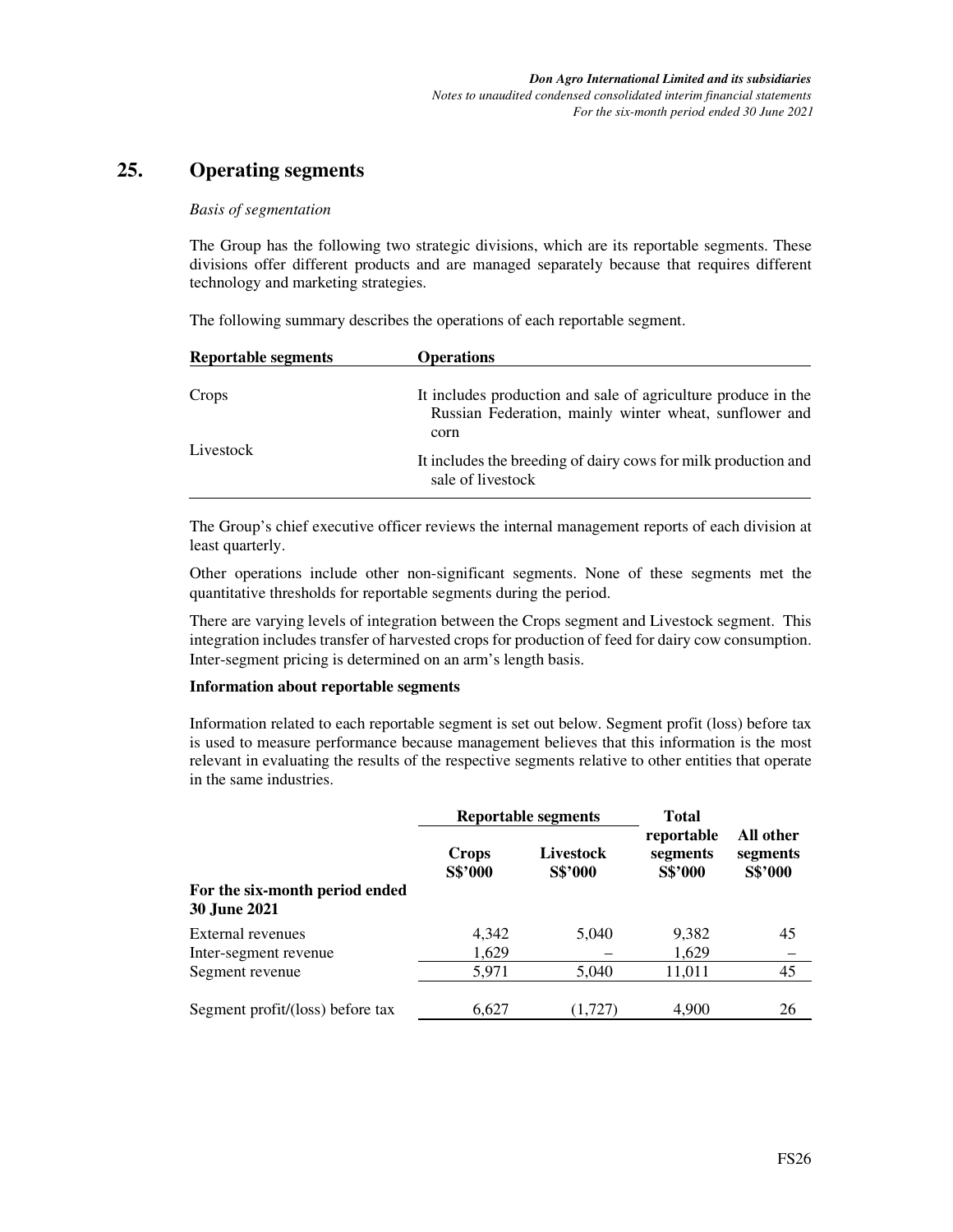*Notes to unaudited condensed consolidated interim financial statements For the six-month period ended 30 June 2021* 

|                                                      | <b>Reportable segments</b> |                      | <b>Total</b>                      |                                  |
|------------------------------------------------------|----------------------------|----------------------|-----------------------------------|----------------------------------|
| For the six-month period ended                       | <b>Crops</b><br>S\$'000    | Livestock<br>S\$'000 | reportable<br>segments<br>S\$'000 | All other<br>segments<br>S\$'000 |
| <b>30 June 2020</b>                                  |                            |                      |                                   |                                  |
| <b>External revenues</b>                             | 1,690                      | 5,179                | 6,869                             | 47                               |
| Inter-segment revenue                                | 1,196                      |                      | 1,196                             | -                                |
| Segment revenue                                      | 2,886                      | 5,179                | 8,065                             | 47                               |
| Segment profit/(loss) before tax                     | 4,662                      | 1,030                | 5,692                             | 25                               |
|                                                      | <b>Reportable segments</b> |                      | <b>Total</b><br>reportable        | All other                        |
|                                                      | <b>Crops</b><br>S\$'000    | Livestock<br>S\$'000 | segments<br>S\$'000               | segments<br>S\$'000              |
| As at 30 June 2021                                   |                            |                      |                                   |                                  |
| <b>Segment assets</b>                                | 50,667                     | 12,337               | 63,004                            | 62                               |
| Capital expenditure                                  | 1,658                      | 18                   | 1,676                             | 14                               |
| <b>Segment liabilities</b>                           | 13,450                     | 1,890                | 15,340                            | 13                               |
| <b>Unallocated liabilities: Dividends</b><br>payable |                            |                      |                                   | 139                              |
| As at 31 December 2020                               |                            |                      |                                   |                                  |
| <b>Segment assets</b>                                | 45,220                     | 15,363               | 60,583                            | 47                               |
| Capital expenditure                                  | 3,945                      | 127                  | 4,072                             |                                  |
| <b>Segment liabilities</b>                           | 15,331                     | 1,836                | 17,167                            | 12                               |
| <b>Unallocated liabilities: Dividends</b><br>payable |                            |                      |                                   | 52                               |

**Reconciliations of information on reportable segments to SFRS(I) measures** 

|                                                 | For the six-month period<br>ended 30 June |         |
|-------------------------------------------------|-------------------------------------------|---------|
|                                                 | 2021                                      | 2020    |
| <b>Revenue</b>                                  | S\$'000                                   | S\$'000 |
| Total revenue for reportable segments           | 11,011                                    | 8,065   |
| Revenue for other segments                      | 45                                        | 47      |
| Elimination of inter-segment revenue            | (1.629)                                   | (1,196) |
| <b>Consolidated revenue</b>                     | 9.427                                     | 6,916   |
| <b>Profit before tax</b>                        |                                           |         |
| Total profit before tax for reportable segments | 4.900                                     | 5,692   |
| Profit before tax for other segments            | 26                                        | 25      |
| Unallocated expenses: Listing expenses          |                                           | (1,296) |
| Consolidated profit before tax                  | 4.926                                     | 4.421   |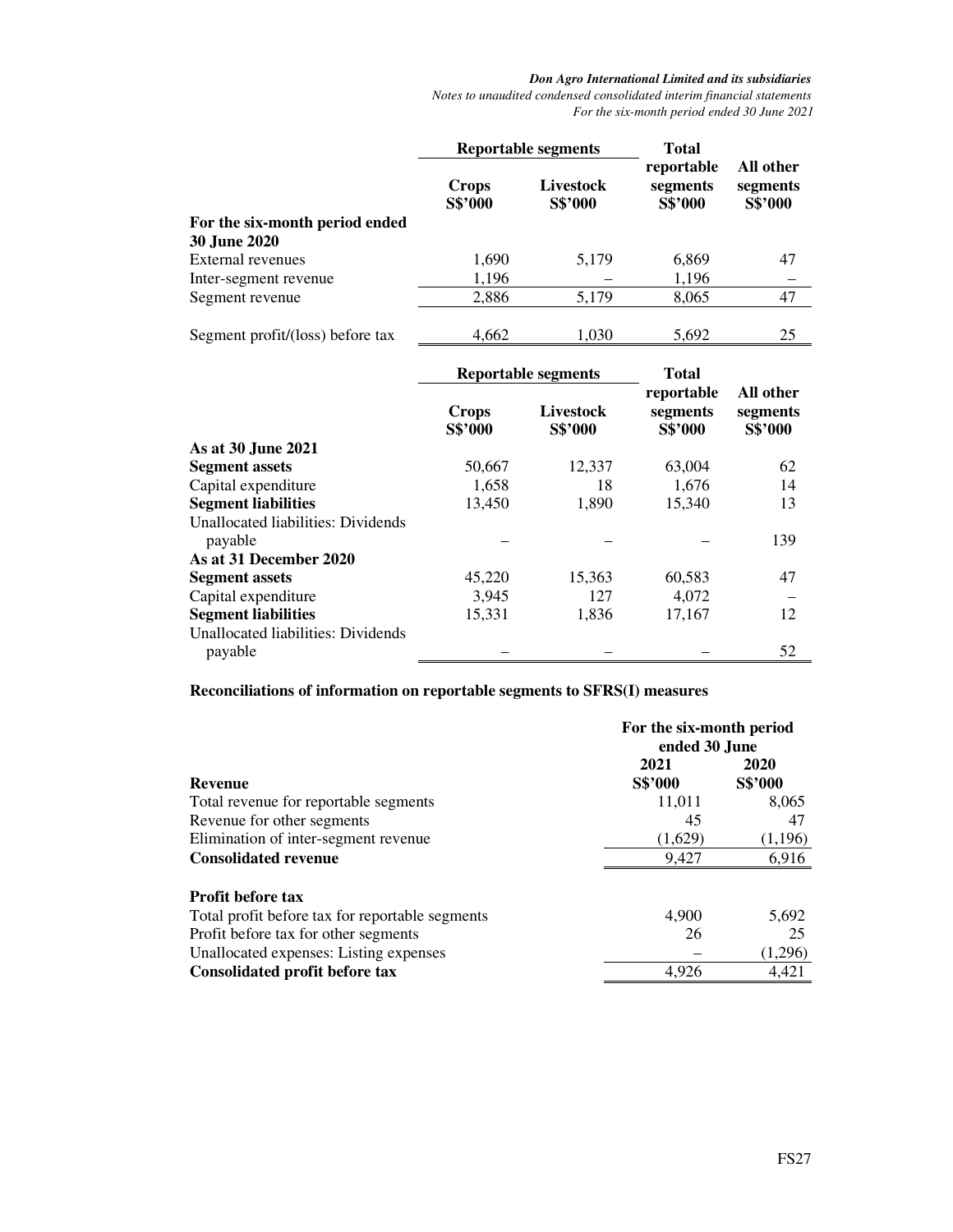#### *Don Agro International Limited and its subsidiaries Notes to unaudited condensed consolidated interim financial statements For the six-month period ended 30 June 2021*

|                                            | 30 June<br>2021<br>S\$'000 | 31 December<br>2020<br>S\$'000 |
|--------------------------------------------|----------------------------|--------------------------------|
| <b>Assets</b>                              |                            |                                |
| Total assets for reportable segments       | 63,004                     | 60,583                         |
| Assets for other segments                  | 62                         | 47                             |
| <b>Consolidated total assets</b>           | 63,066                     | 60,630                         |
|                                            |                            |                                |
| <b>Liabilities</b>                         |                            |                                |
| Total liabilities for reportable segments  | 15,340                     | 17,167                         |
| Liabilities for other segments             | 13                         | 12                             |
| Unallocated liabilities: Dividends payable | 139                        | 52                             |
| <b>Consolidated total liabilities</b>      | 15,492                     | 17.231                         |

#### **Other material items**

| For the six-month period ended 30 June | Reportable<br>segment totals Adjustments<br><b>S\$'000</b> | S\$'000 | <b>Consolidated</b><br><b>Totals</b><br>S\$'000 |
|----------------------------------------|------------------------------------------------------------|---------|-------------------------------------------------|
| 2021                                   |                                                            |         |                                                 |
| Finance income                         | 184                                                        | 71      | 255                                             |
| Finance costs                          | (450)                                                      | 4       | (446)                                           |
| Capital expenditure                    | (1,690)                                                    |         | (1,690)                                         |
| Depreciation and amortisation          | (700)                                                      | (78)    | (778)                                           |
| 2020                                   |                                                            |         |                                                 |
| Finance income                         | 209                                                        | 2       | 211                                             |
| Finance costs                          | (358)                                                      |         | (358)                                           |
| Capital expenditure                    | (1,454)                                                    |         | (1,454)                                         |
| Depreciation and amortisation          | (569)                                                      | (34)    | (603)                                           |

### **Geographical information**

External customers of the Group are located in Russian Federation. The Group carries out its operations in Russian Federation and all the Group's non-current assets are located in Russian Federation.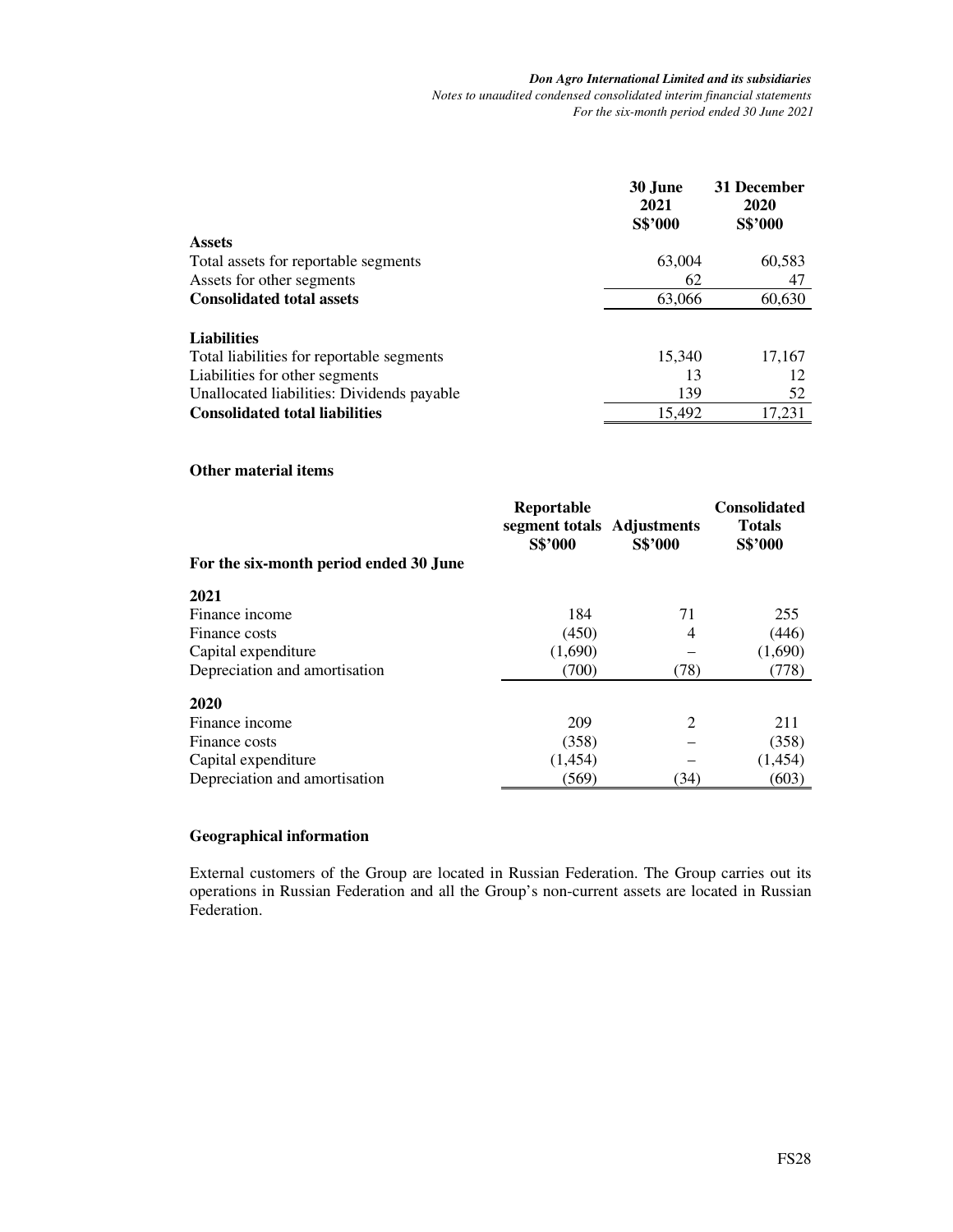#### **Major customers**

The following are major customers with revenue equal to more than 10% of the Group's total revenue during the periods:

|                                    | For the six-month period<br>ended 30 June |                 |
|------------------------------------|-------------------------------------------|-----------------|
|                                    | 2021<br><b>S\$'000</b>                    | 2020<br>S\$'000 |
| Molochniy Combinat Voronejskiy JSC | 4,619                                     | 4,692           |
| LLC Zerno-Trade                    | 2,755                                     |                 |
| LLC Grain Service                  | 988                                       | 1,085           |
|                                    | 8.362                                     | 5,777           |

# **26. Subsequent events**

Don Agro International Limited has entered into a sale and purchase agreement dated 9 July 2021 to acquire a 100.0% stake in Rav Agro Rost LLC ("Rav Agro Rost") for an aggregate consideration of RUB 145.0 million (approximately S\$2.7 million). The consideration was financed by the Group's internal funds.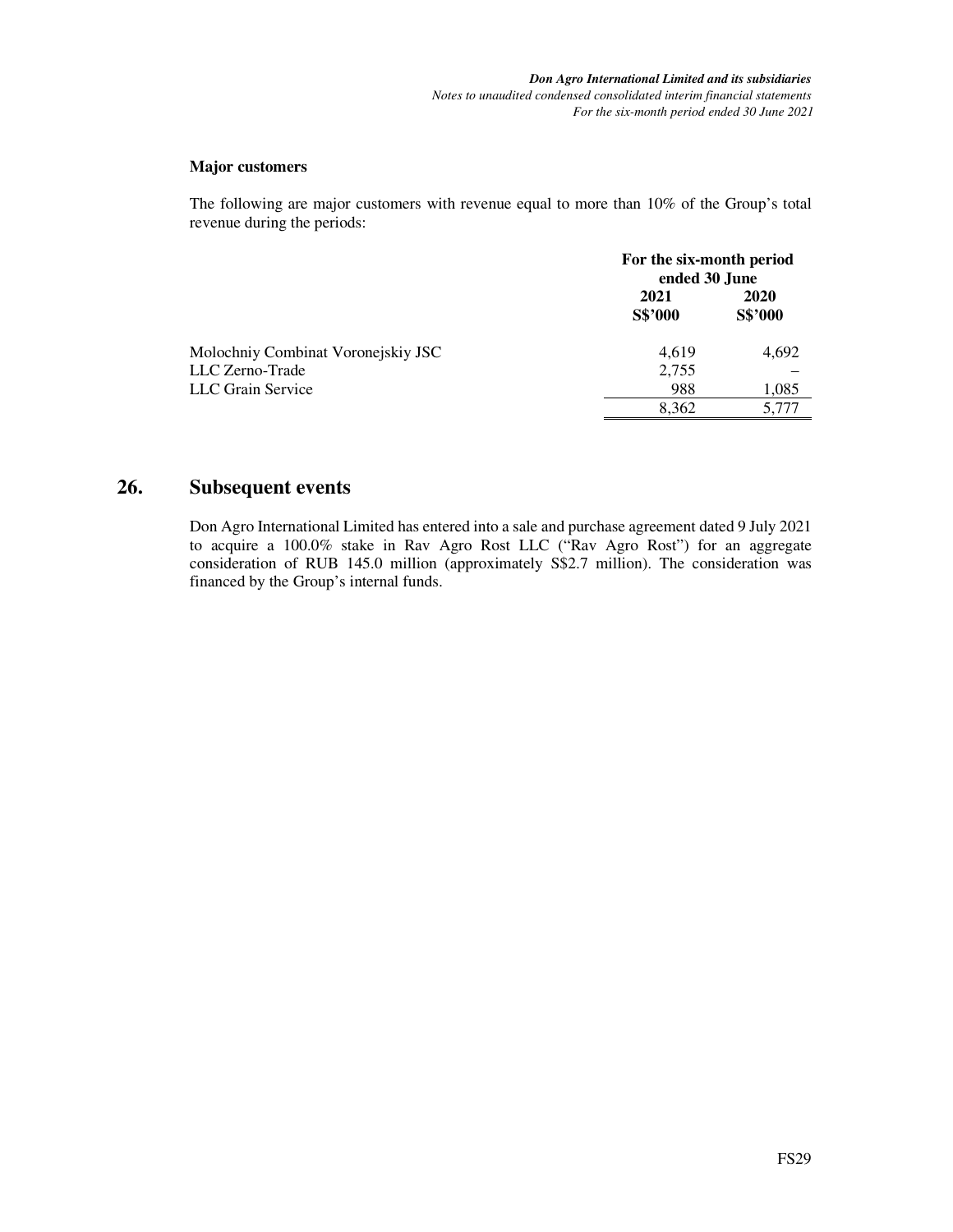# **Other information required by Catalist Rule Appendix 7C**

## **27.1 Review**

The condensed consolidated statement of financial position of Don Agro International Limited and its subsidiaries as at 30 June 2021 and the related condensed consolidated profit or loss and other comprehensive income, condensed consolidated statement of changes in equity and condensed consolidated statement of cash flows for the six-month period then ended and certain explanatory notes have not been audited or reviewed.

The Group's latest financial statements for the year ended 31 December 2020 were not subject to an adverse opinion, qualified opinion or disclaimer of opinion.

## **27.2 Review of performance of the Group**

## **Consolidated Statement of Comprehensive Income**

#### **Revenue**

The revenue for HY2021 increased by approximately S\$2.5 million or 36.2%, from approximately S\$6.9 million in HY2020 to approximately S\$9.4 million in HY2021. The increase is mainly attributable to increase in the revenue from sale of crop production of approximately S\$2.6 million mainly due to higher volume in sale of winter wheat sold in HY2021; which was partly offset by the decrease in the revenue from sale of livestock and milk in HY2021 of approximately S\$0.1 million due to the decrease in the milk yield per cow per day from 20.84 to 20.75 litres and the decrease in the lactation period.

#### **Cost of sales**

The cost of sales increased by approximately S\$3.0 million or 58.8% from approximately S\$5.1 million in HY2020 to approximately S\$8.1 million in HY2021. The increase in the cost of sales is mainly attributable to (i) an increase in biological assets sold of approximately S\$2.0 million mainly due to an higher volume in sale of winter wheat which had been harvested in FY2020 and sold in HY2021; (ii) an increase in wages and salaries of approximately S\$0.3 million due to the increase in volume of winter wheat's sold; (iii) an increase in depreciation from S\$0.6 million in HY2020 to S\$0.8 million in HY2021, due to additions of Property, plant and equipment in HY2021; (iv) an increase in foreseeable losses on inventories relating to agriculture produce by approximately S\$0.3 million mainly due to write-down of the permanent grasses due to failure.

#### **Gain/(loss) from change in fair value of biological assets and agricultural produce**

The gain from change in fair value of biological assets and agricultural produce decreased by approximately S\$0.5 million or 9.3% from a gain from change in fair value of approximately S\$5.4 million in HY2020 to a gain from change in fair value of approximately S\$4.9 million in HY2021. The decrease is mainly attributable to decrease in the gain from change in fair value of livestock in HY2021 of approximately S\$2.6 million mainly due to the increase in herd management expenses due to i) higher volume of feed consumption, in accordance with protein diet of the main herd; and ii) higher prices of agricultural produce used as feeds for the cows which was partly offset by an increase in the gain from change in fair value of crops in HY2021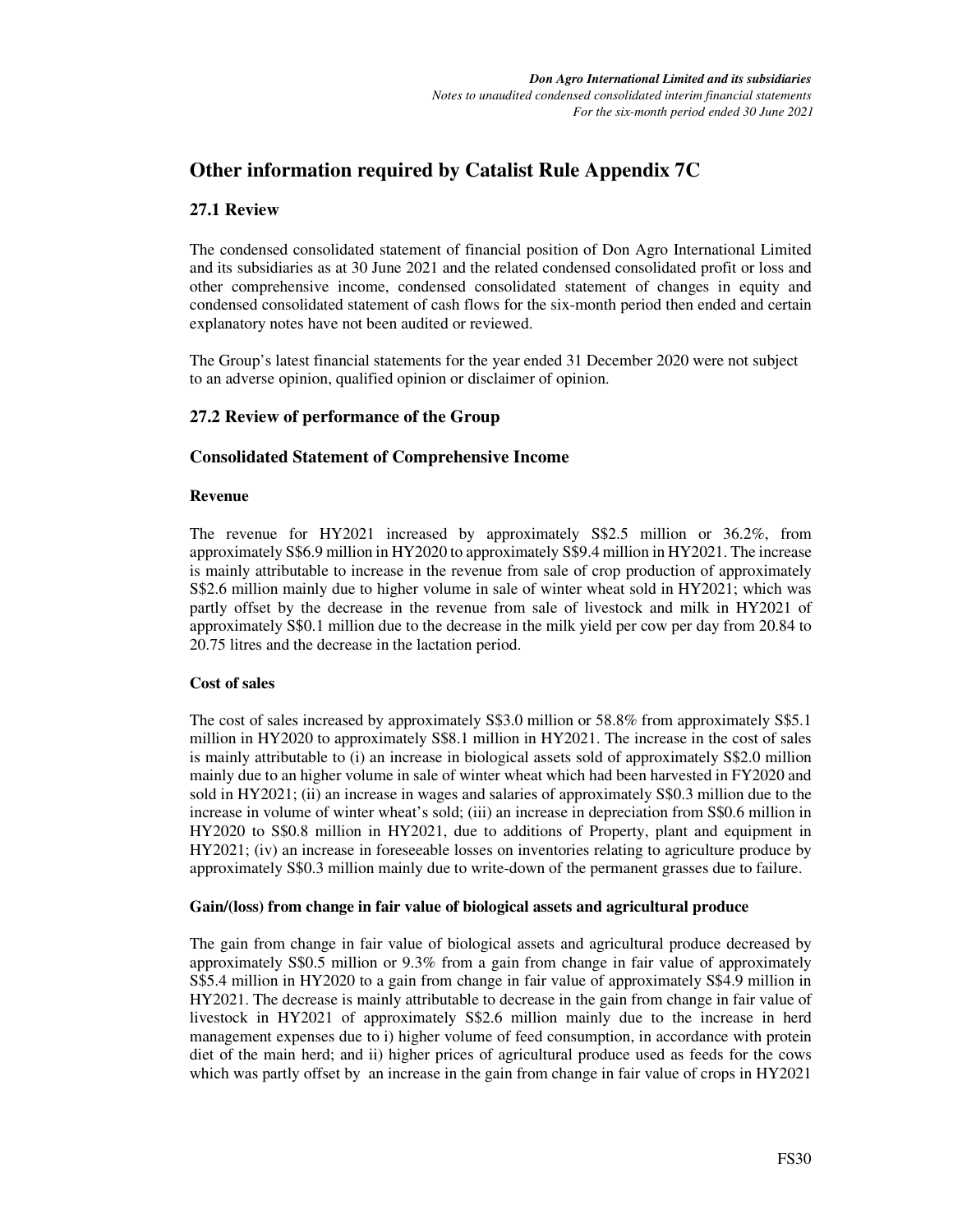of approximately S\$2.1 million due to i) increase in the prices of agricultural produce in line with world economic trend; ii) the acquired plant area of the subsidiary, Volgo-Agro LLC.

### **Gross profit and gross profit margin**

|                            | <b>HY2021</b> | <b>HY2020</b> | <b>Change</b> $(\%)$ |
|----------------------------|---------------|---------------|----------------------|
| Gross profit (S\$'000)     | 6.250         | 7,249         | (13.8)               |
| Gross profit margin $(\%)$ | 66.3          | 104.8         |                      |

The gross profit decreased by approximately S\$1.0 million from approximately S\$7.2 million in HY2020 to approximately S\$6.2 million in HY2021. The decrease is mainly attributable to an i) increase in cost of sales of approximately S\$0.5 million due to higher depreciation costs and foreseeable losses of unharvested crops and ii) decrease in the gain from change in fair value of biological assets and agricultural produce of approximately S\$0.5 million due to decrease in fair value of livestock.

### **Other operating income/expense, net**

The net other operating income increased by approximately S\$1.6 million or 123.1% from a net other operating expense of approximately S\$1.3 million in HY2020, resulting in a net operating income of approximately S\$0.3 million in HY2021. This increase is mainly attributable to i) the absence of listing expenses of approximately S\$1.3 million in HY2021 and (ii) the absense of tax reserve in HY2020 after onsite audit in Don Agro LLC for assessment period 2016-2017 of approximately S\$0.1 million.

### **Tax expense**

Tax expenses increased by approximately S\$0.1 million or 695.0% from approximately S\$20,000 in HY2020 to approximately S\$159,000 in HY2021. Our effective income tax rate in HY2021 was approximately 3.2% and approximately 0.5% in HY2020. The incease in income tax rate was due mainly to an accrual the withholding tax from dividends in amount of S\$85,000.

## **Consolidated Statement of Financial Position**

#### **Non-current assets**

#### **Property, plant and equipment**

Property, plant and equipment increased in HY2021 due to i) the Group's acquisitions of agricultural equipment, motor vehicles, computers, construction of warehouses, and land plots from land owners, of approximately S\$1.7 million ii) gain on movements in exchange rate amounting to approximately S\$0.4 million., and offset by (i) depreciation of approximately S\$0.9 million; and (ii) disposal of property, plant and equipment amounting to approximately S\$0.1 million.

#### **Biological assets**

Non-current biological assets comprised mainly livestock and permanent grasses. Non-current biological assets decreased by approximately S\$1.8 million as at 30 June 2021 mainly due to the decrease in fair value of livestock due to an increase in management herd costs.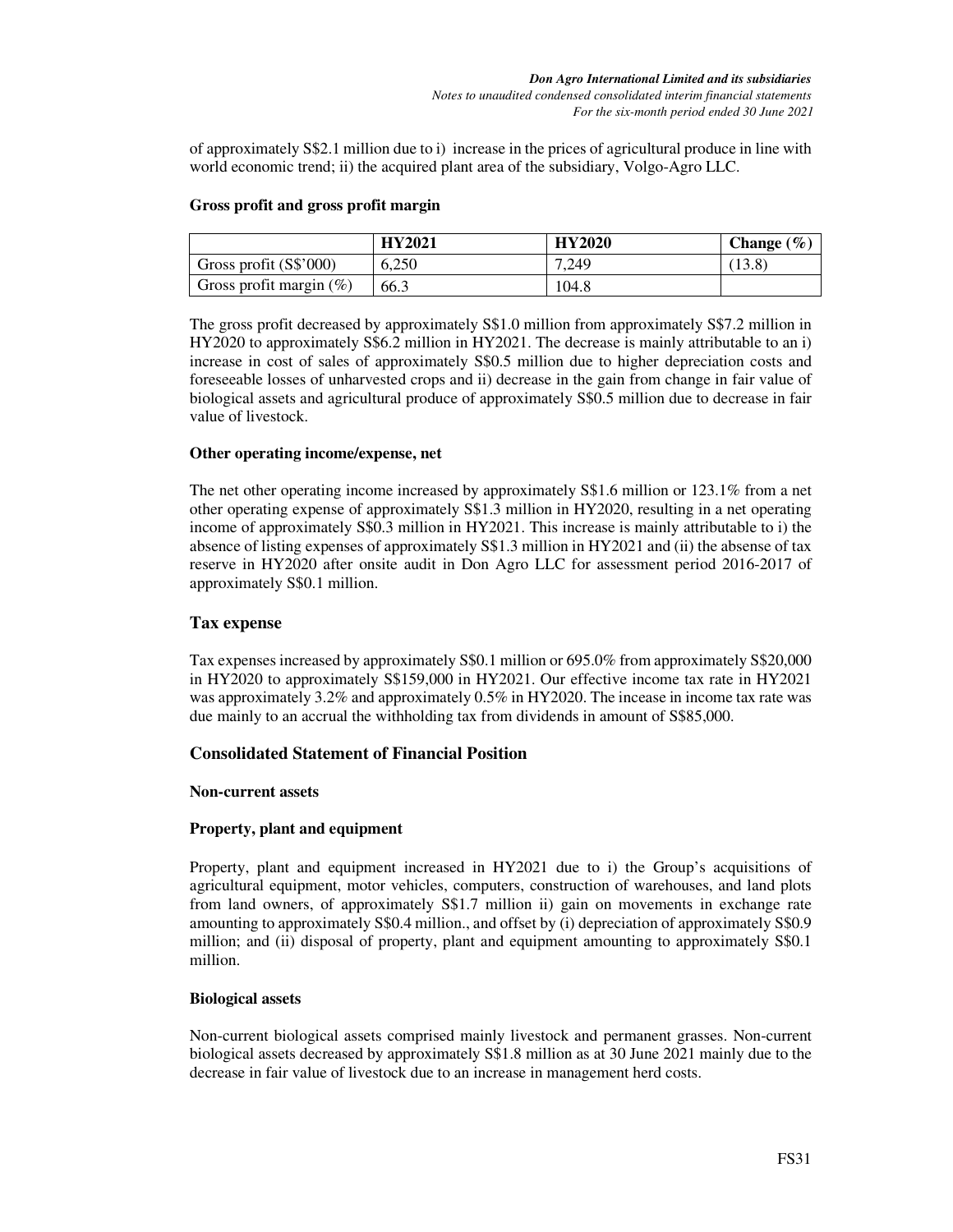#### **Current assets**

#### **Biological assets**

Current biological assets comprised mainly unharvested crops. Current biological assets increased by approximately S\$16.7 million in HY2021, mainly due to increase in fair value of our crops as a result of higher prices for agricultural produce in line with world economic trend.

#### **Inventories**

The Group's inventories decreased by approximately S\$4.2 million or 42.4% from approximately S\$9.9 million as at 31 December 2020 to approximately S\$5.7 million as at 30 June 2021 as a result of the sale of most of the Group's agricultural produce.

#### **Investments**

Short term investments represent bank deposits placed with tenures not exceeding 3 months. Investments decreased by approximately S\$4.2 million or 100% in HY2021, compared to the balance outstanding as at 31 December 2020, due to the using of the short-term bank deposits for purposes of the Group's working capital.

#### **Trade and other receivables**

Trade and other receivables comprised mainly trade receivables from external parties, advances paid to suppliers, tax receivable and prepaid listing expenses. Trade and other receivables decreased by approximately S\$1.4 million or 45.2% from approximately S\$3.1 million as at 31 December 2020 to approximately S\$1.7 million as at 30 June 2021. This was mainly due to a decrease in advance made to suppliers, as a result of the purchase of the seeds and fertilisers accordingly for spring sowing in HY2021 which was partly offset the increase in VAT receivable as a result of the acquisition of the inventories.

#### **Cash and cash equivalents**

Cash and cash equivalents comprise petty cash, bank balances and short-term bank deposits. Cash and cash equivalents decreased by approximately S\$3.7 million or 37.4% from approximately S\$9.9 million as at 31 December 2020 to approximately S\$6.2 million as at 30 June 2021.

Please refer the section entitled "Consolidated Statement of Cash Flows" below for further information.

### **Non-current liabilities and Current liabilities**

#### **Loans and borrowings**

The borrowings mainly relate to the amount borrowed by our Group from banks and loans from third parties.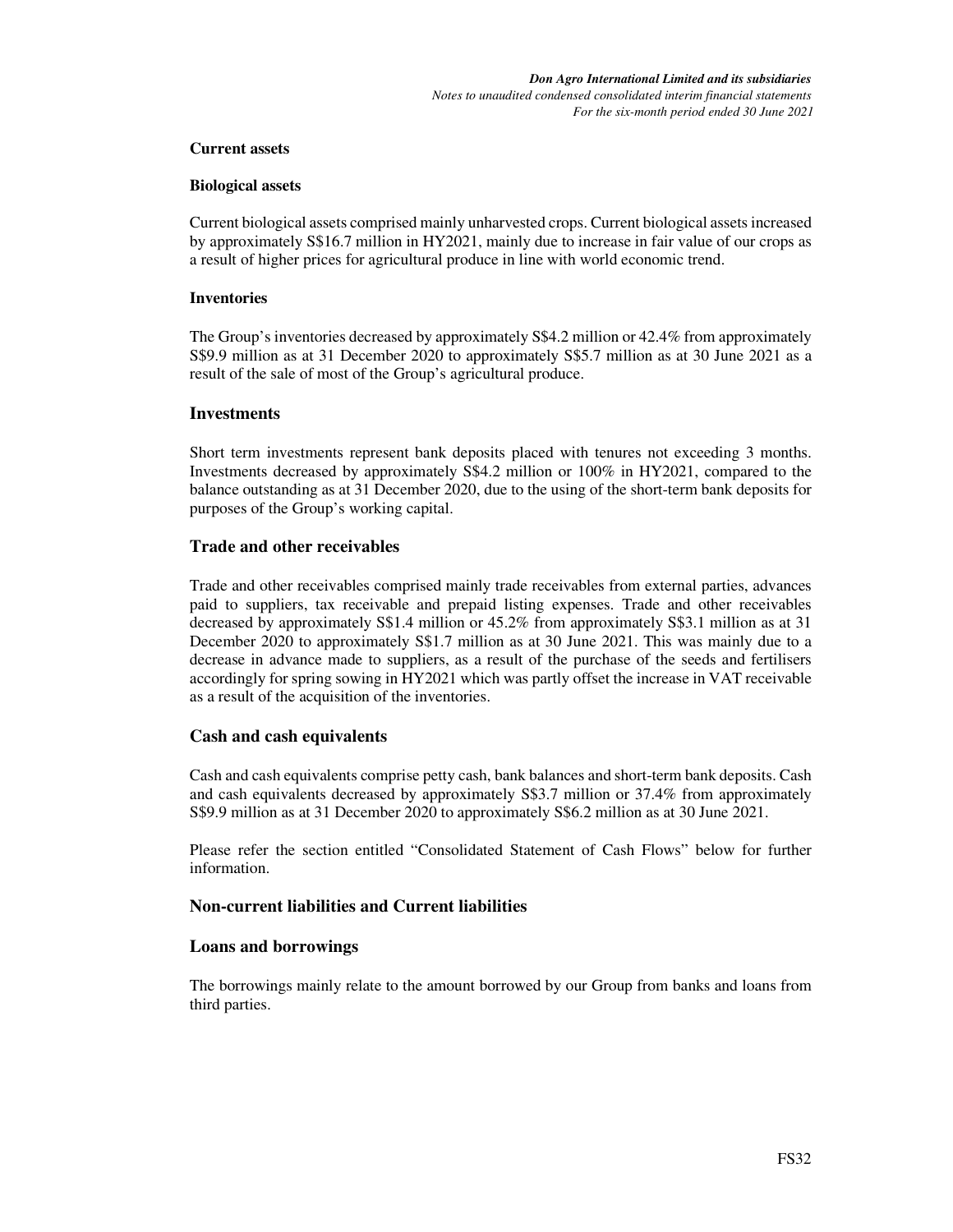The Group's borrowings decreased by approximately S\$0.7 million or 10.9% from approximately S\$7.1 million as at 31 December 2020 to approximately S\$6.4 million as at 30 June 2021. This is mainly attributable to the repayments of borrowings of approximately S\$3.6 million by the Group. This was partially offset by an i) increase in new borrowings of approximately S\$2.7 million in HY2021 for acquisition of supplies and new agriculture equipment, for construction of the warehouses for the storage of the agricultural produce, and for working capital financing and ii) gain from effect of movements in exchange rate of approximately S\$0.2 million.

## **Lease liabilities**

The lease liabilities mainly relate to the lease arrangements for agricultural equipment and land plots.

The Group's lease liabilities increased by approximately S\$0.5 million from approximately S\$5.2 million as at 31 December 2020 to approximately S\$5.7 million as at 30 June 2021. This is attributable to the increase in agricultural produce prices.

## **Trade and other payables**

Trade and other payables comprised advances received from customers, taxes payables other than on income tax, accrued payables to employees and dividends payable.

The trade and other payables decreased by approximately S\$1.4 million or 40.0% from approximately S\$3.5 million as at 31 December 2020 to approximately S\$2.1 million as at 30 June 2021. The decrease is mainly attributable to decrease in other payables of approximately S\$1.8 million due to payment by the Group the outstanding debt to New Invest Group LLC for acquisition of subsidiary Volgo-Agro LLC in FY2020.

## **Provisions**

The provisions decreased by S\$0.2 million from S\$0.7 million as at 31 December 2020 to S\$0.5 million as at 30 June 2021. This decrease is mainly attributable to payment of the bonus to the management for IPO of approximately S\$0.3 million.

## **Consolidated Statement of Cash Flows**

## **Net cash flows used in operating activities**

Cash flows used in operating activities of S\$3.1 million in HY2021 was mainly due to (i) adjustment for the revaluation of biological assets and agricultural produce in amount of S\$4.9 million; and (ii) the relatively higher value of biological assets as at 30 June 2021 compared to that as at 30 June 2020, as all crops had not been harvested as at 30 June 2021, and majority of the crops are expected to be harvested and sold in the second half of FY2021. This was partly offset the revaluation of winter wheat of S\$1.6 million due to sales in HY2021 winter wheat harvested in FY2020.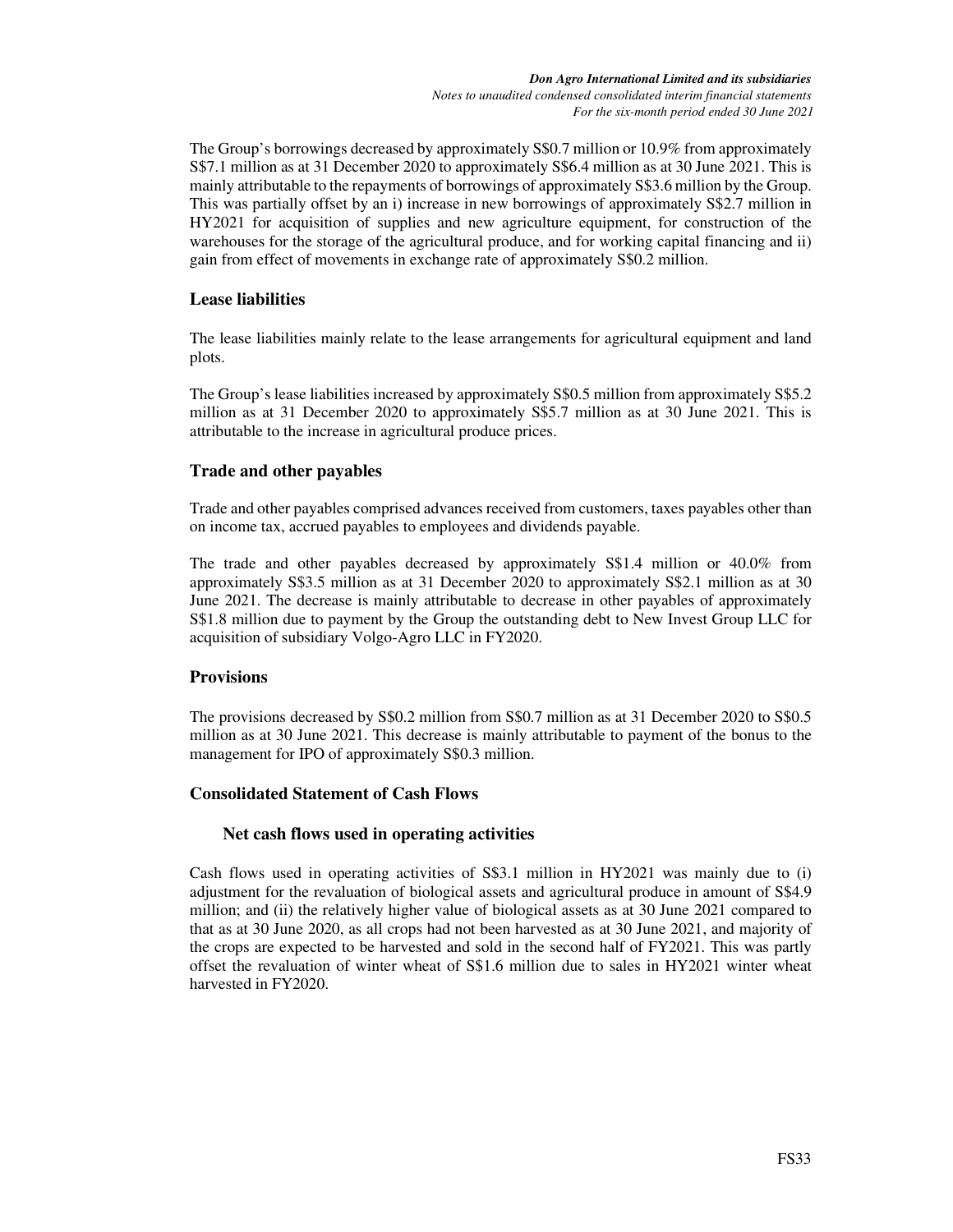### **Net cash flows generated from investing activities**

Cash flows generated from investing activities of S\$2.0 million was mainly due to (i) proceeds from deposit returned of S\$4.2 million; (ii) proceeds from interest received of S\$0.3 million;(iii) proceeds from sale of property, plant and equipment of S\$0.2 million; (iii) outflow from purchase of property, plant and equipment of S\$1.7 million. and (iv) outflow from the acquisition of subsidiary: payment of the debt as at 31 December 2020 of S\$ 1.0 million in benefit to LLC New Invest Group for acquisition of LLC Volgo Agro.

### **Net cash flows used in financing activities**

Net cash used in financing activities amounted to approximately S\$2.8 million, which was mainly attributable to (i) repayment of borrowings of approximately S\$3.6 million in relation to the bank loans; (ii) interest paid of approximately S\$0.2 million and (iii) dividends paid of approximately of S\$1.7 million.

This was partially offset by proceeds from borrowings of approximately S\$2.7 million from the banks.

As a result of the above, cash and cash equivalents decreased by approximately S\$3.7 million during HY2021. Cash and cash equivalents as at 30 June 2021 amounted to S\$6.2 million.

## **27.3 Where a forecast, or a prospect statement, has been previously disclosed to shareholders, any variance between it and the actual results**

There was no specified forecast or prospect statement previously disclosed to the shareholders.

## **27.4 A commentary at the date of the announcement of the significant trends and competitive conditions of the industry in which the group operates and any known factors or events that may affect the group in the next reporting period and the next 12 months.**

In International Grain Council (IGC)'s report release in July 2021, the entire production of winter wheat in the season 2021/2022 both in the world and Russian Federation was forecasted to decrease as result of unfavorable weather conditions. As a result, world prices for agricultural produce are expected to be in line with the prior year and the Russian Government does not intend to cancel implemented export duties to support local agricultural producers in the near future. In this case, the Group does not expect any significant impact on the Group's margin and expect it to remain in line with previous financial years. The Group expects harvest yield for FY2021 to be in line with the average yield of previous financial years.

In the dairy segment, the Group expects a slight increase in average milk prices as a result of a growth in milk consumption in Russia, which will be compensated by higher feed prices.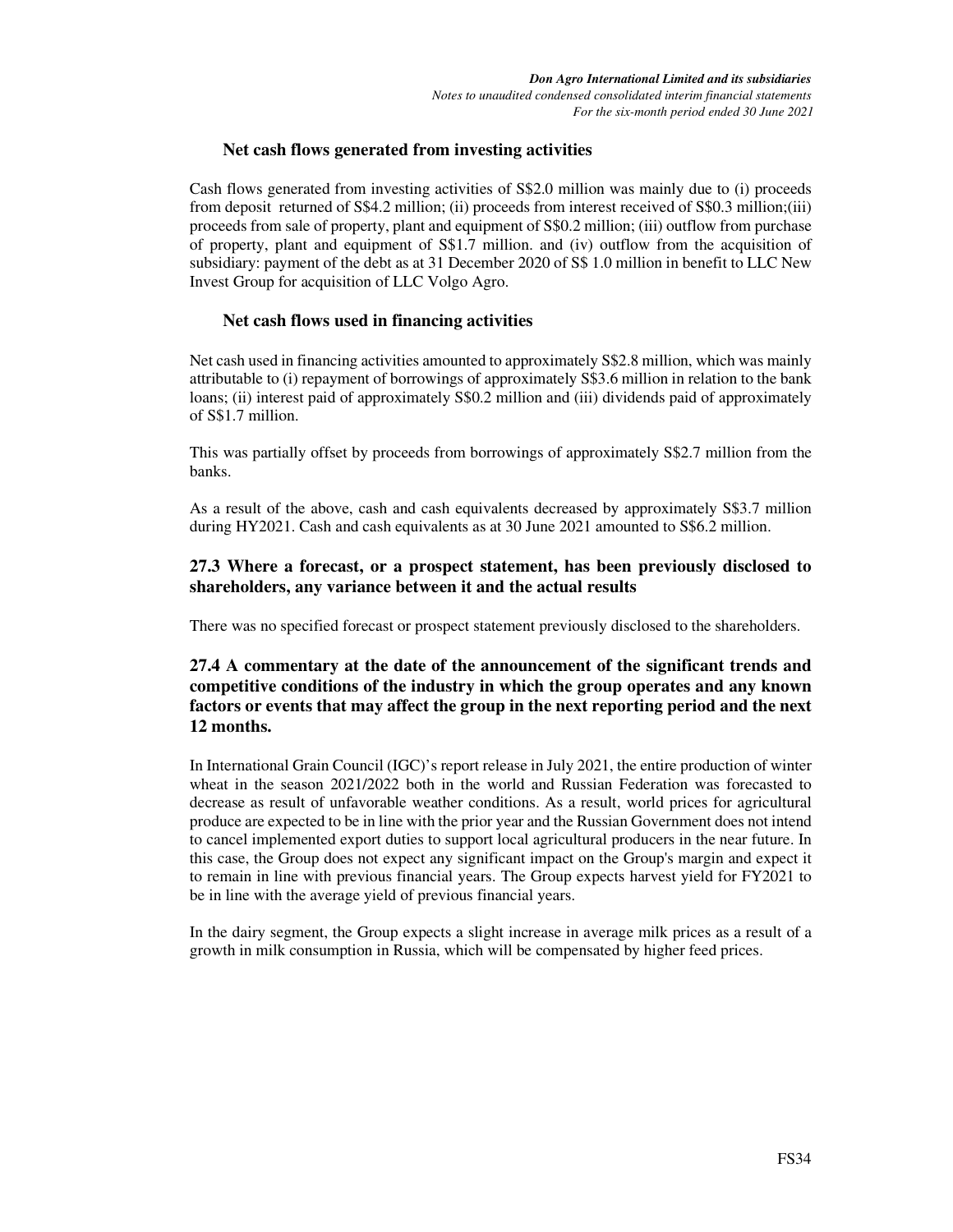## **27.5 Dividend information**

The Directors are pleased to recommend a tax exempt one-tier interim dividend of S\$0.008517848 per ordinary share (0.8517848 Singapore cents per ordinary share) in respect of six months ended 30 June 2021.

The directors did not recommend an interim dividend for the six-months period ended 30 June 2020.

The dividend is one-tier tax exempt.

.

Payment of the Interim Dividend will be made on 23 September 2021.

Date on which Registrable Transfers received by the company will be registered before entitlements to the dividend are determined: 15 September 2021, 5.00pm

### **27.6 Interested person transactions**

The Group has not obtained a general mandate from shareholders for recurrent interested person transactions.

As at 30 June 2021 and 30 June 2020, the Group received a number of guarantees from a related party-Chief Executive Officer and Executive Director in connection with certain bank loans obtained by the Group in the amount of S\$6.4 million and S\$8.0 million, respectively.

As no compensation, fees or other benefits have been paid or are payable by our Group to Marat Devlet-Kildeyev for the provision of the sureties, our Directors are of the view that such sureties provided were not on an arm's length basis and not on normal commercial terms, but were not prejudicial to the interest of our Group and our minority Shareholders.

Please refer to pages 170 to 172 of the Company's Offer Document for further details.

#### **27.7 Use of IPO Proceeds**

Pursuant to the IPO on 14 February 2020, the Company received net proceeds of S\$1.3 million (after deducting listing and processing fees, professional fees and placement commission and other expenses) from the placement of new shares.

As at the date of this condensed interim financial statements, there was no utilisation of the IPO proceeds.

The proposed use of IPO proceeds, as set out in the Company's Offer Document, is as below: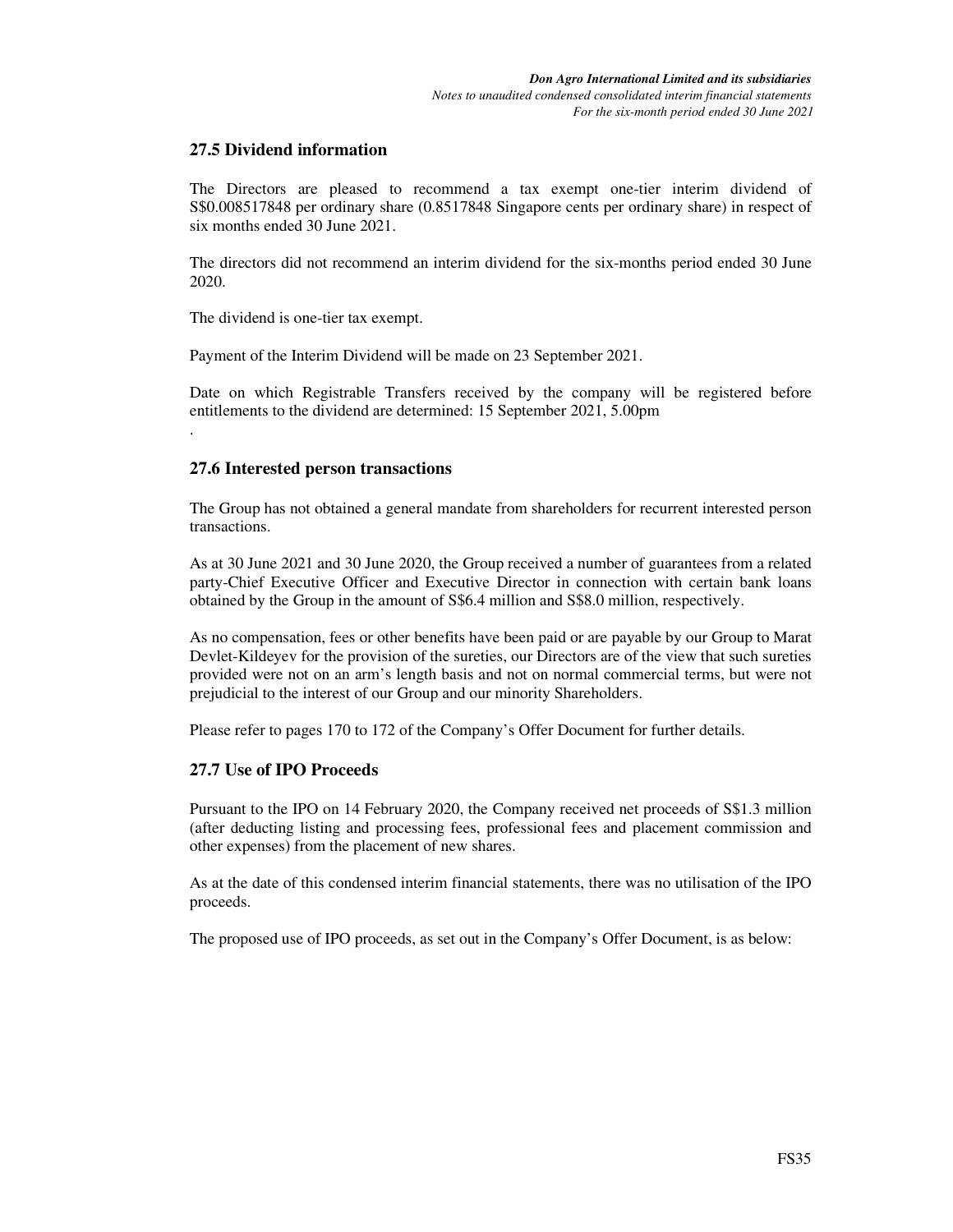*Notes to unaudited condensed consolidated interim financial statements For the six-month period ended 30 June 2021* 

| Use of IPO proceeds                                         | <b>Amount allocated</b> |
|-------------------------------------------------------------|-------------------------|
|                                                             | S\$'000                 |
| Expansion of arable land bank                               | 400                     |
| Acquisition of new equipment and machinery                  | 400                     |
| To explore opportunities in mergers and acquisitions, joint |                         |
| ventures and strategic alliances                            | 400                     |
| General working capital                                     | 110                     |
| Total                                                       | 1.310                   |

Pending the deployment of the unutilised IPO proceeds as set out above, the IPO proceeds have been placed in current account in DBS bank in Singapore. At the appropriate juncture, our Group will deploy the IPO Proceeds towards the uses stated above. The Company will make periodic announcements on the utilisation of the IPO Proceeds as and when the proceeds are materially disbursed and provide a status report on such use in its annual report and its half year and full year financial statements.

### **27.8 Confirmation that the issuer has procured undertaking from all its directors and executive officers (in the format set out in Appendix 7H) under Catalist Rule 720(1)**

The Company has received undertaking from all its directors and executive officers in the format as set out in Appendix 7H under Catalist Rule 720(1) of the Listing Manual of the SGX-ST.

## **27.9 Negative confirmation pursuant to Rule 705(5)**

The Board of Directors (the "Board") of the Company hereby confirm that to the best of its knowledge, nothing has come to the attention of the Board which may render the unaudited financial results for the six-month period ended 30 June 2021 for the Company and the Group set out above to be false or misleading in any material aspect.

## **27.10 Disclosure of acquisition (including incorporations) and sale of shares under Catalist Rule 706A**

Not applicable, as the Company did not acquire or dispose of any shares in HY2021 which would require disclosure under Catalist Rule 706A.

## **BY ORDER OF THE BOARD**

*Marat Devlet-Kildeyev* 

*Chief Executive Officer and Executive Director* 

*13 August 2021*